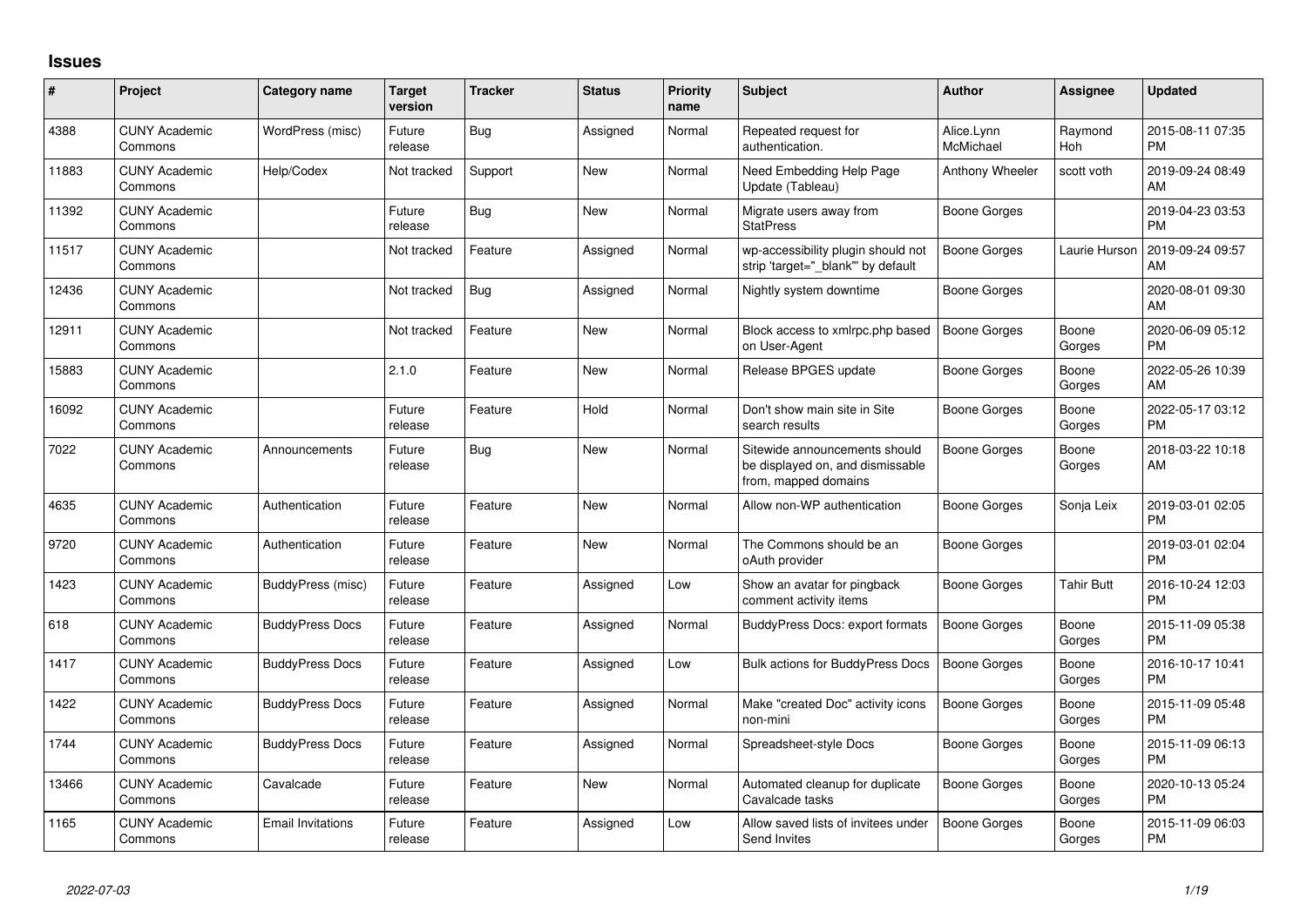| #     | <b>Project</b>                  | Category name                  | <b>Target</b><br>version | <b>Tracker</b> | <b>Status</b> | <b>Priority</b><br>name | <b>Subject</b>                                                                             | <b>Author</b>       | Assignee          | <b>Updated</b>                |
|-------|---------------------------------|--------------------------------|--------------------------|----------------|---------------|-------------------------|--------------------------------------------------------------------------------------------|---------------------|-------------------|-------------------------------|
| 1166  | <b>CUNY Academic</b><br>Commons | <b>Email Invitations</b>       | Future<br>release        | Feature        | <b>New</b>    | Low                     | Better organizational tools for Sent   Boone Gorges<br>Invites                             |                     | Boone<br>Gorges   | 2015-11-09 06:02<br><b>PM</b> |
| 1167  | <b>CUNY Academic</b><br>Commons | <b>Email Invitations</b>       | Future<br>release        | Feature        | <b>New</b>    | Low                     | Allow email invitations to be resent                                                       | Boone Gorges        | Boone<br>Gorges   | 2015-11-12 12:53<br>AM        |
| 12042 | <b>CUNY Academic</b><br>Commons | <b>Email Notifications</b>     | Future<br>release        | Feature        | <b>New</b>    | Normal                  | Improved error logging for BPGES<br>send queue                                             | <b>Boone Gorges</b> | Boone<br>Gorges   | 2021-11-19 12:25<br><b>PM</b> |
| 4481  | <b>CUNY Academic</b><br>Commons | Events                         | Future<br>release        | Feature        | <b>New</b>    | Normal                  | Group admins/mods should have<br>the ability to unlink an event from<br>the group          | Boone Gorges        | Boone<br>Gorges   | 2017-04-24 03:53<br><b>PM</b> |
| 6749  | <b>CUNY Academic</b><br>Commons | Events                         | Future<br>release        | Bug            | New           | Low                     | BPEO iCal request can trigger<br>very large number of DB queries                           | Boone Gorges        | Raymond<br>Hoh    | 2016-11-15 10:09<br><b>PM</b> |
| 3580  | <b>CUNY Academic</b><br>Commons | Group Blogs                    | Future<br>release        | Feature        | New           | Normal                  | Multiple blogs per group                                                                   | Boone Gorges        | Boone<br>Gorges   | 2018-02-20 02:02<br><b>PM</b> |
| 11834 | <b>CUNY Academic</b><br>Commons | <b>Group Files</b>             | Future<br>release        | Feature        | <b>New</b>    | Normal                  | Improved tools for managing<br>group file folders                                          | Boone Gorges        | Sonja Leix        | 2019-09-06 03:55<br><b>PM</b> |
| 12091 | <b>CUNY Academic</b><br>Commons | <b>Group Files</b>             | Future<br>release        | Feature        | <b>New</b>    | Normal                  | Improved pre-upload file validation<br>for bp-group-documents                              | <b>Boone Gorges</b> | Boone<br>Gorges   | 2019-11-14 01:21<br><b>PM</b> |
| 3192  | <b>CUNY Academic</b><br>Commons | Group Forums                   | Future<br>release        | Feature        | Assigned      | Normal                  | Customizable forum views for<br>bbPress 2.x group forums                                   | Boone Gorges        | Raymond<br>Hoh    | 2015-11-09 12:47<br><b>PM</b> |
| 3193  | <b>CUNY Academic</b><br>Commons | Group Forums                   | Future<br>release        | Feature        | Assigned      | Normal                  | bbPress 2.x dynamic roles and<br><b>RBE</b>                                                | Boone Gorges        | Boone<br>Gorges   | 2014-09-30 01:30<br><b>PM</b> |
| 13358 | <b>CUNY Academic</b><br>Commons | Group Forums                   | Future<br>release        | Feature        | New           | Normal                  | Improved UI for group forum<br>threading settings                                          | Boone Gorges        | Raymond<br>Hoh    | 2021-11-19 12:27<br><b>PM</b> |
| 14309 | <b>CUNY Academic</b><br>Commons | Group Library                  | Future<br>release        | Feature        | New           | Normal                  | Better handling of<br>bp group document file download<br>attempts when file is not present | Boone Gorges        | Boone<br>Gorges   | 2021-11-19 12:28<br><b>PM</b> |
| 1983  | <b>CUNY Academic</b><br>Commons | Home Page                      | Future<br>release        | Feature        | Assigned      | Low                     | Media Library integration with<br>Featured Content plugin                                  | Boone Gorges        | Dominic<br>Giglio | 2014-03-17 10:34<br>AM        |
| 10580 | <b>CUNY Academic</b><br>Commons | Information<br>Architecture    | Future<br>release        | Design/UX      | <b>New</b>    | Normal                  | Primary nav item review                                                                    | Boone Gorges        | Sara Cannon       | 2022-06-28 01:29<br><b>PM</b> |
| 3230  | <b>CUNY Academic</b><br>Commons | Internal Tools and<br>Workflow | Not tracked              | Feature        | Assigned      | High                    | Scripts for quicker<br>provisioning/updating of<br>development environments                | <b>Boone Gorges</b> | Boone<br>Gorges   | 2016-01-26 04:54<br><b>PM</b> |
| 13891 | <b>CUNY Academic</b><br>Commons | Internal Tools and<br>Workflow | 2.1.0                    | Feature        | New           | Normal                  | Migrate automated linting to<br>GitHub Actions                                             | Boone Gorges        | Jeremy Felt       | 2022-06-29 11:13<br>AM        |
| 15194 | <b>CUNY Academic</b><br>Commons | Internal Tools and<br>Workflow | 2.1.0                    | Feature        | <b>New</b>    | Normal                  | PHPCS sniff for un-restored<br>switch_to_blog() calls                                      | Boone Gorges        | Jeremy Felt       | 2022-05-26 10:45<br>AM        |
| 5234  | <b>CUNY Academic</b><br>Commons | Membership                     | Future<br>release        | Feature        | Assigned      | Normal                  | Write Unconfirmed patch for WP                                                             | Boone Gorges        | Boone<br>Gorges   | 2016-10-24 11:18<br>AM        |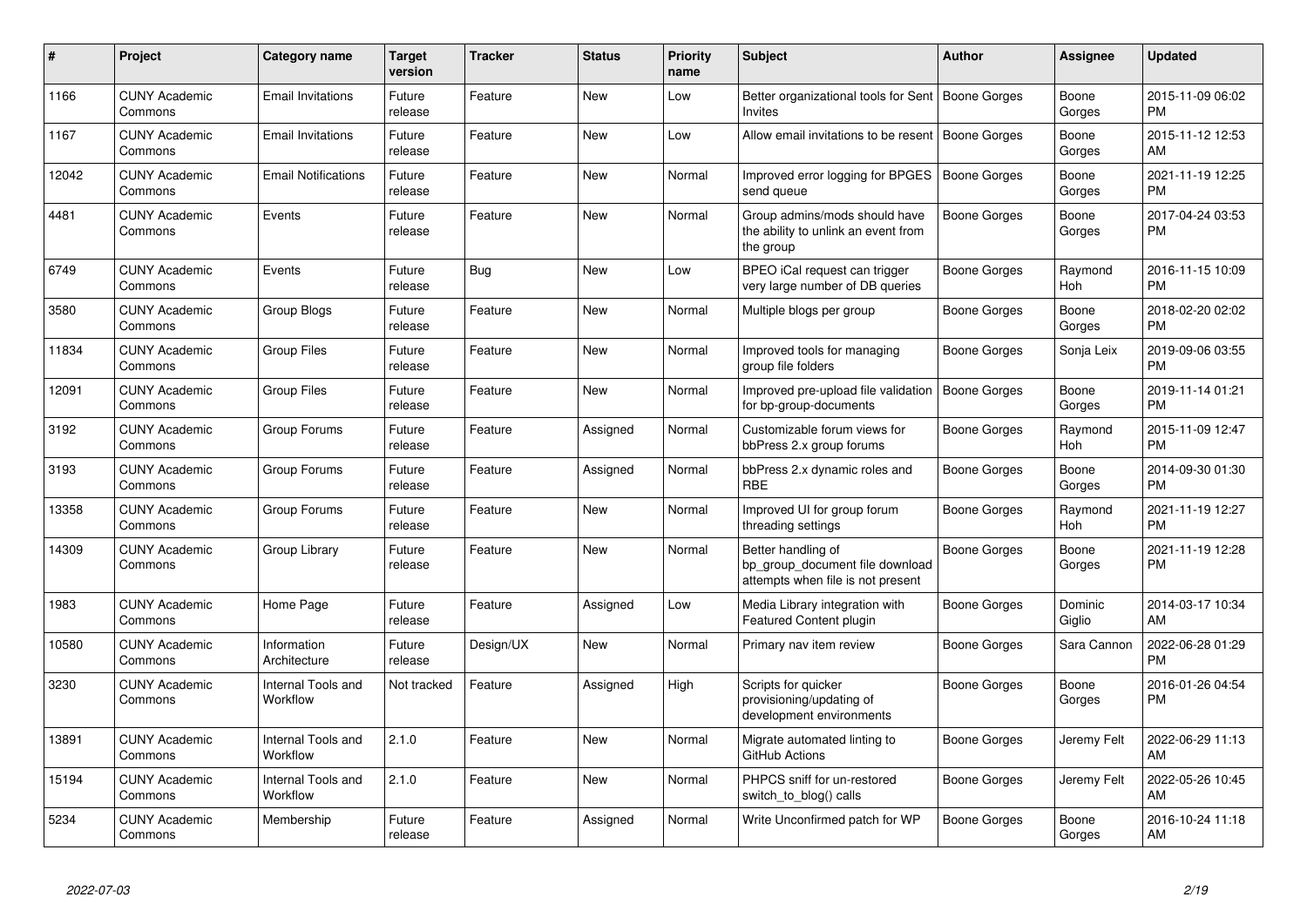| #     | Project                         | <b>Category name</b>     | <b>Target</b><br>version | <b>Tracker</b> | <b>Status</b>        | Priority<br>name | <b>Subject</b>                                                                                               | <b>Author</b> | Assignee            | <b>Updated</b>                |
|-------|---------------------------------|--------------------------|--------------------------|----------------|----------------------|------------------|--------------------------------------------------------------------------------------------------------------|---------------|---------------------|-------------------------------|
| 3330  | <b>CUNY Academic</b><br>Commons | My Commons               | Future<br>release        | Feature        | Assigned             | Normal           | 'Commons Information" tool                                                                                   | Boone Gorges  | Chris Stein         | 2014-09-22 08:46<br><b>PM</b> |
| 10794 | <b>CUNY Academic</b><br>Commons | Performance              | Not tracked              | Bug            | New                  | Normal           | Memcached connection<br>occasionally breaks                                                                  | Boone Gorges  | Boone<br>Gorges     | 2018-12-06 03:30<br><b>PM</b> |
| 2832  | <b>CUNY Academic</b><br>Commons | Public Portfolio         | Future<br>release        | Feature        | Assigned             | Normal           | Improve interface for (not)<br>auto-linking profile fields                                                   | Boone Gorges  | Chris Stein         | 2015-01-05 08:52<br><b>PM</b> |
| 3048  | <b>CUNY Academic</b><br>Commons | <b>Public Portfolio</b>  | Future<br>release        | Feature        | New                  | Low              | Images for rich text profile fields                                                                          | Boone Gorges  | Boone<br>Gorges     | 2014-02-19 12:56<br><b>PM</b> |
| 14184 | <b>CUNY Academic</b><br>Commons | <b>Public Portfolio</b>  | Future<br>release        | Feature        | New                  | Normal           | Centralized mechanism for storing<br>Campus affiliations                                                     | Boone Gorges  | Boone<br>Gorges     | 2022-01-04 11:35<br>AM.       |
| 11945 | <b>CUNY Academic</b><br>Commons | Reckoning                | Future<br>release        | Feature        | Reporter<br>Feedback | Normal           | Add Comments bubble to<br>Reckoning views                                                                    | Boone Gorges  | Boone<br>Gorges     | 2019-11-12 05:14<br><b>PM</b> |
| 308   | <b>CUNY Academic</b><br>Commons | Registration             | Future<br>release        | Feature        | New                  | Normal           | Group recommendations for<br>signup process                                                                  | Boone Gorges  | Samantha<br>Raddatz | 2015-11-09 05:07<br><b>PM</b> |
| 3002  | <b>CUNY Academic</b><br>Commons | Search                   | Future<br>release        | Feature        | Assigned             | Normal           | Overhaul CAC search by using<br>external search appliance                                                    | Boone Gorges  | Boone<br>Gorges     | 2020-07-15 03:05<br><b>PM</b> |
| 13048 | <b>CUNY Academic</b><br>Commons | Shortcodes and<br>embeds | Future<br>release        | Feature        | New                  | Normal           | Jupyter Notebooks support                                                                                    | Boone Gorges  |                     | 2020-07-14 11:46<br>AM        |
| 13331 | <b>CUNY Academic</b><br>Commons | Site cloning             | Future<br>release        | Bug            | New                  | Normal           | Combine Site Template and Clone<br>operations                                                                | Boone Gorges  | Jeremy Felt         | 2021-11-19 12:39<br><b>PM</b> |
| 5488  | <b>CUNY Academic</b><br>Commons | Social Paper             | Future<br>release        | Bug            | New                  | Normal           | Add a "last edited by" field to<br>Social Paper group directories                                            | Boone Gorges  |                     | 2016-04-21 10:05<br><b>PM</b> |
| 5489  | <b>CUNY Academic</b><br>Commons | Social Paper             | Future<br>release        | Feature        | New                  | Normal           | Asc/desc sorting for Social Paper<br>directories                                                             | Boone Gorges  |                     | 2016-04-21 10:06<br><b>PM</b> |
| 7663  | <b>CUNY Academic</b><br>Commons | Social Paper             | Future<br>release        | <b>Bug</b>     | New                  | Normal           | Social Paper notifications not<br>formatted correctly on secondary<br>sites                                  | Boone Gorges  | Boone<br>Gorges     | 2018-04-16 03:52<br><b>PM</b> |
| 1508  | <b>CUNY Academic</b><br>Commons | WordPress (misc)         | Future<br>release        | Feature        | Assigned             | Normal           | Share login cookies across<br>mapped domains                                                                 | Boone Gorges  | Boone<br>Gorges     | 2012-07-02 12:12<br>PM        |
| 6332  | <b>CUNY Academic</b><br>Commons | WordPress (misc)         | Future<br>release        | Feature        | <b>New</b>           | Normal           | Allow uploaded files to be marked<br>as private in an ad hoc way                                             | Boone Gorges  |                     | 2016-10-17 11:41<br><b>PM</b> |
| 10380 | <b>CUNY Academic</b><br>Commons | WordPress (misc)         | Future<br>release        | Feature        | In Progress          | Normal           | Remove blacklisted plugins                                                                                   | Boone Gorges  |                     | 2022-04-26 12:00<br><b>PM</b> |
| 11024 | <b>CUNY Academic</b><br>Commons | WordPress (misc)         | Future<br>release        | Bug            | New                  | Normal           | Subsites should not show "you<br>should update your .htaccess<br>now" notice after permalink setting<br>save | Boone Gorges  |                     | 2019-01-28 01:35<br>PM        |
| 13835 | <b>CUNY Academic</b><br>Commons | WordPress (misc)         | Future<br>release        | Feature        | <b>New</b>           | Normal           | Allow OneSearch widget to have<br>'CUNY' as campus                                                           | Boone Gorges  | Boone<br>Gorges     | 2021-11-19 12:39<br><b>PM</b> |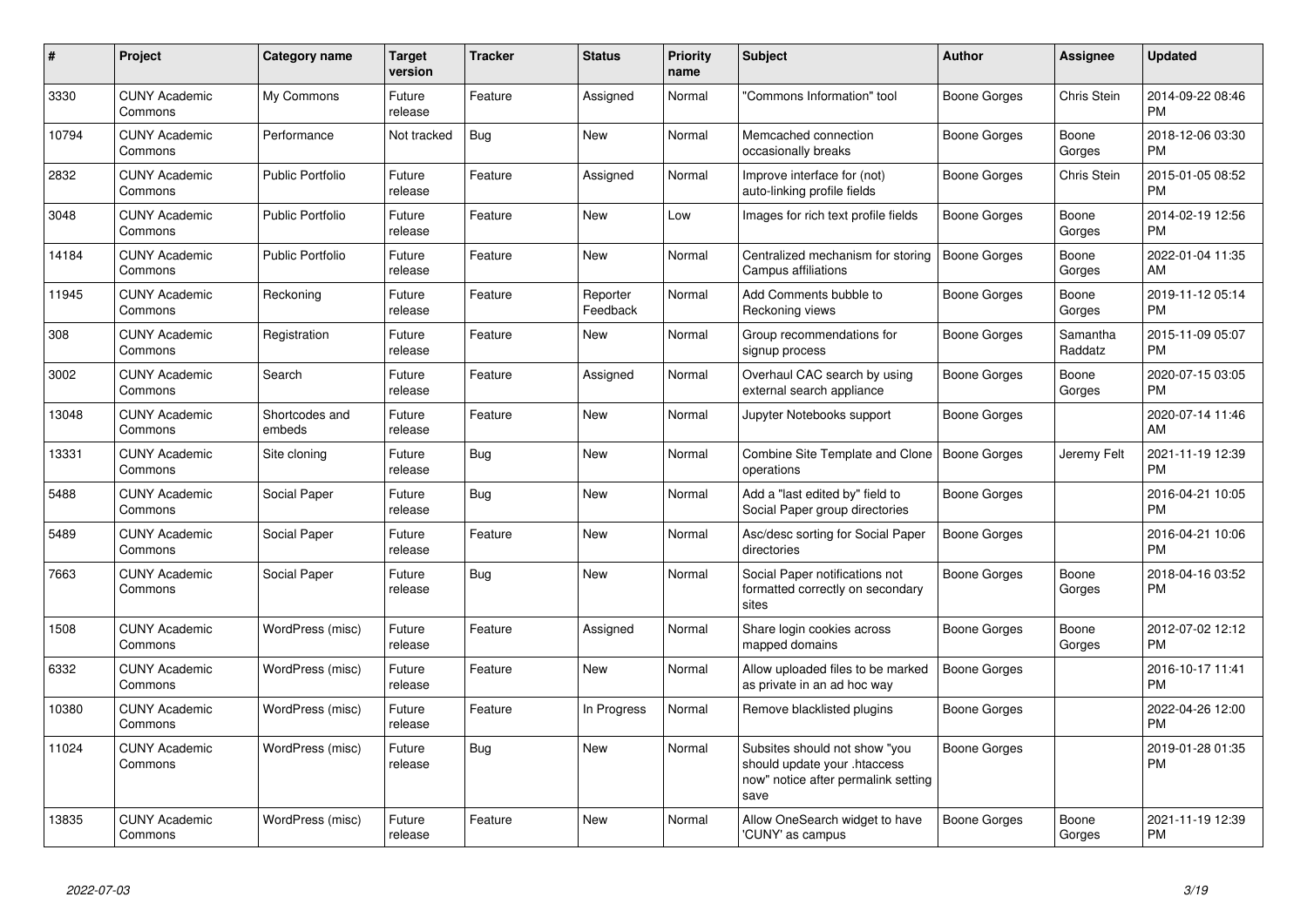| $\#$  | Project                                                                 | <b>Category name</b>     | <b>Target</b><br>version | <b>Tracker</b> | <b>Status</b>        | <b>Priority</b><br>name | <b>Subject</b>                                            | <b>Author</b>      | Assignee            | <b>Updated</b>                |
|-------|-------------------------------------------------------------------------|--------------------------|--------------------------|----------------|----------------------|-------------------------|-----------------------------------------------------------|--------------------|---------------------|-------------------------------|
| 9926  | <b>CUNY Academic</b><br>Commons                                         | <b>WordPress Plugins</b> | Future<br>release        | Bug            | <b>New</b>           | Normal                  | twitter-mentions-as-comments<br>cron jobs can run long    | Boone Gorges       | Boone<br>Gorges     | 2018-10-24 12:34<br><b>PM</b> |
| 14987 | <b>CUNY Academic</b><br>Commons                                         | <b>WordPress Plugins</b> | Future<br>release        | Bug            | New                  | Normal                  | Elementor update causes<br>database freeze-up             | Boone Gorges       | Boone<br>Gorges     | 2021-11-29 12:02<br><b>PM</b> |
| 1460  | <b>CUNY Academic</b><br>Commons                                         | Analytics                | Future<br>release        | Feature        | Assigned             | Normal                  | Update System Report                                      | <b>Brian Foote</b> | Boone<br>Gorges     | 2015-11-09 06:13<br><b>PM</b> |
| 2666  | <b>CUNY Academic</b><br>Commons                                         | About page               | Not tracked              | Documentation  | Assigned             | Normal                  | <b>Update About Text</b>                                  | Chris Stein        | Luke Waltzer        | 2016-03-04 11:19<br>AM        |
| 860   | <b>CUNY Academic</b><br>Commons                                         | Design                   | Future<br>release        | Design/UX      | Assigned             | Normal                  | <b>Standardize Button Treatment</b><br>Across the Commons | Chris Stein        | Chris Stein         | 2014-05-01 09:45<br>AM        |
| 3059  | <b>CUNY Academic</b><br>Commons                                         | Group Forums             | Future<br>release        | Design/UX      | New                  | Normal                  | Forum Post Permissable Content<br><b>Explanatory Text</b> | Chris Stein        | Chris Stein         | 2015-04-02 11:27<br>AM        |
| 3565  | <b>CUNY Academic</b><br>Commons                                         | My Commons               | Not tracked              | Documentation  | <b>New</b>           | Normal                  | Load Newest inconsistencies                               | Chris Stein        | scott voth          | 2015-11-09 01:16<br><b>PM</b> |
| 2881  | <b>CUNY Academic</b><br>Commons                                         | <b>Public Portfolio</b>  | Future<br>release        | Feature        | Assigned             | Normal                  | Redesign the UX for Profiles                              | Chris Stein        | Chris Stein         | 2016-10-13 12:45<br><b>PM</b> |
| 15210 | <b>CUNY Academic</b><br>Commons                                         | Analytics                | Not tracked              | Design/UX      | <b>New</b>           | Normal                  | Google Analytics improvements                             | Colin McDonald     | Boone<br>Gorges     | 2022-05-24 10:47<br>AM        |
| 13199 | <b>CUNY Academic</b><br>Commons                                         | Group Forums             | Future<br>release        | Feature        | New                  | Normal                  | Favoring Groups over bbPress<br>plugin                    | Colin McDonald     | Colin<br>McDonald   | 2021-11-19 12:28<br><b>PM</b> |
| 13370 | <b>CUNY Academic</b><br>Commons                                         | Group Library            | Future<br>release        | Feature        | <b>New</b>           | Normal                  | Library bulk deletion and folder<br>editing               | Colin McDonald     | Boone<br>Gorges     | 2020-10-13 10:41<br>AM        |
| 9729  | <b>CUNY Academic</b><br>Commons                                         | <b>SEO</b>               | Not tracked              | Support        | New                  | Normal                  | 503 Errors showing on<br>newlaborforum.cuny.edu           | Diane Krauthamer   | Raymond<br>Hoh      | 2018-05-22 04:48<br><b>PM</b> |
| 3615  | <b>CUNY Academic</b><br>Commons                                         | Redmine                  | Not tracked              | Feature        | New                  | Low                     | Create Redmine issues via email                           | Dominic Giglio     | Boone<br>Gorges     | 2017-11-16 11:36<br>AM        |
| 11968 | JustPublics@365<br>MediaCamp                                            |                          |                          | Feature        | <b>New</b>           | Normal                  | Nanoscience Retractable Display<br>Unit                   | Donald Cherry      | Bonnie<br>Eissner   | 2021-02-19 08:50<br>AM        |
| 12062 | AD/O365 Transition<br>from NonMatric to<br><b>Matriculated Students</b> |                          |                          | Feature        | In Progress          | Normal                  | create solution and console<br>project                    | Emilio Rodriguez   | Emilio<br>Rodriguez | 2019-11-12 03:56<br><b>PM</b> |
| 13457 | <b>CUNY Academic</b><br>Commons                                         | Group Forums             | 2.0.3                    | Bug            | <b>New</b>           | High                    | Forum post not sending<br>notifications                   | Filipa Calado      | Raymond<br>Hoh      | 2022-06-29 11:32<br>AM        |
| 12004 | <b>CUNY Academic</b><br>Commons                                         |                          | Not tracked              | Support        | Reporter<br>Feedback | Normal                  | Notifications for spam blog<br>comments                   | Gina Cherry        | Raymond<br>Hoh      | 2019-11-01 12:05<br><b>PM</b> |
| 14842 | <b>CUNY Academic</b><br>Commons                                         |                          | Not tracked              | Support        | Reporter<br>Feedback | Normal                  | Question about widgets and block<br>editor                | Gina Cherry        |                     | 2021-10-06 03:01<br><b>PM</b> |
| 11545 | <b>CUNY Academic</b><br>Commons                                         | <b>WordPress Plugins</b> | Not tracked              | Support        | <b>New</b>           | Normal                  | <b>Twitter searches in WordPress</b>                      | Gina Cherry        | Matt Gold           | 2019-09-23 01:03<br><b>PM</b> |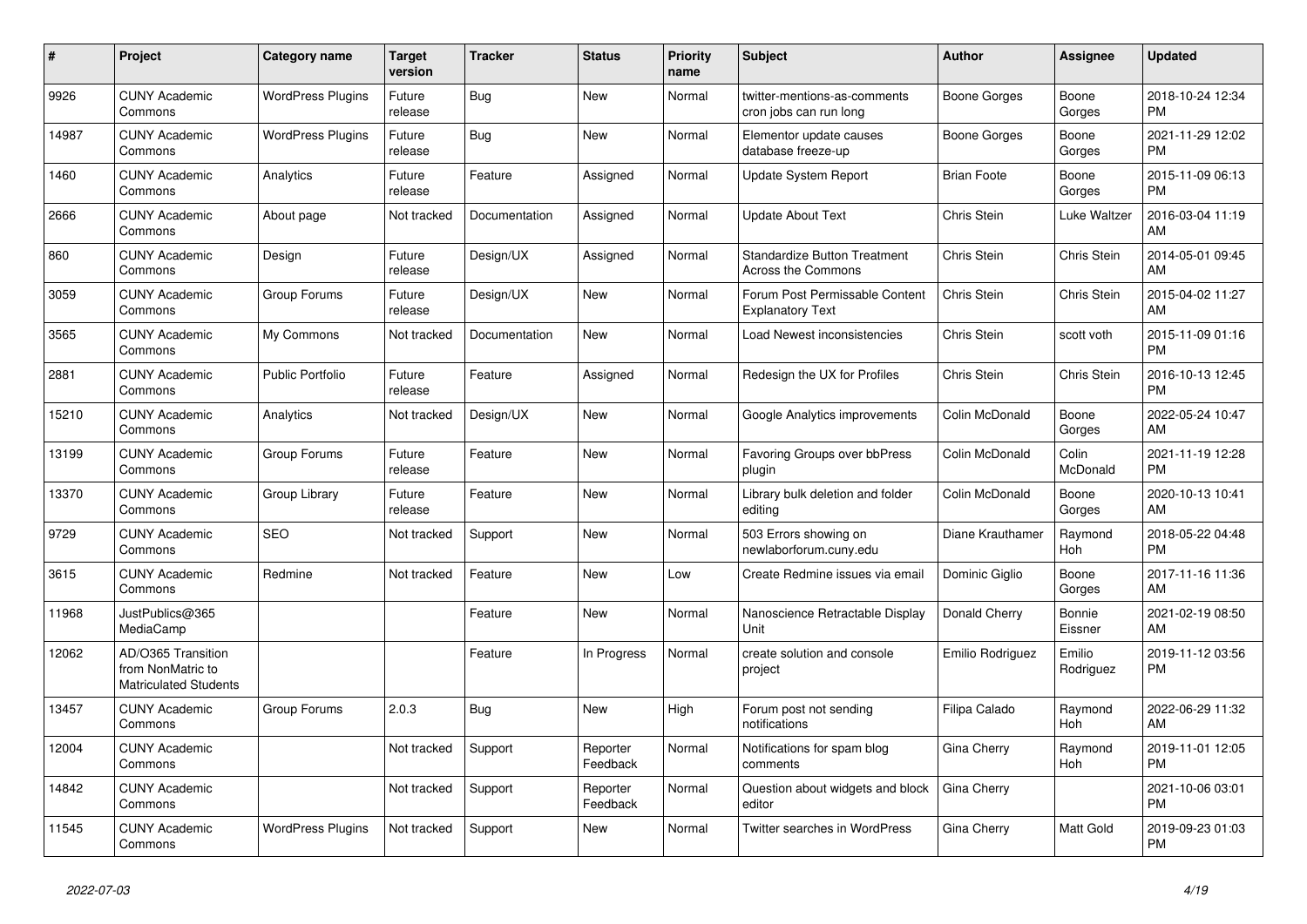| #     | Project                         | Category name            | <b>Target</b><br>version | <b>Tracker</b> | <b>Status</b>        | <b>Priority</b><br>name | <b>Subject</b>                                                               | <b>Author</b> | Assignee            | <b>Updated</b>                |
|-------|---------------------------------|--------------------------|--------------------------|----------------|----------------------|-------------------------|------------------------------------------------------------------------------|---------------|---------------------|-------------------------------|
| 11649 | <b>CUNY Academic</b><br>Commons | <b>WordPress Plugins</b> | 2.0.3                    | <b>Bug</b>     | In Progress          | Normal                  | CC license displayed on every<br>page                                        | Gina Cherry   | Raymond<br>Hoh      | 2022-06-29 11:32<br>AM        |
| 3473  | <b>CUNY Academic</b><br>Commons | User Experience          | Future<br>release        | Feature        | Assigned             | Normal                  | Commons profile: Add help info<br>about "Positions" replacing "title"        | Keith Miyake  | Samantha<br>Raddatz | 2015-11-09 02:28<br><b>PM</b> |
| 6755  | <b>CUNY Academic</b><br>Commons | WordPress (misc)         | Future<br>release        | Bug            | <b>New</b>           | Normal                  | Cannot Deactivate Plugin                                                     | Laura Kane    |                     | 2016-11-16 01:12<br><b>PM</b> |
| 11131 | <b>CUNY Academic</b><br>Commons |                          | Future<br>release        | Feature        | Reporter<br>Feedback | Normal                  | Image Annotation Plugins                                                     | Laurie Hurson |                     | 2019-02-26 11:33<br>AM        |
| 11879 | <b>CUNY Academic</b><br>Commons |                          | Not tracked              | <b>Bug</b>     | <b>New</b>           | Normal                  | Hypothesis comments appearing<br>on multiple, different pdfs across<br>blogs | Laurie Hurson | Laurie Hurson       | 2019-09-19 02:39<br><b>PM</b> |
| 12328 | <b>CUNY Academic</b><br>Commons |                          | Not tracked              | Support        | <b>New</b>           | Normal                  | Sign up Code for Non-CUNY<br>Faculty                                         | Laurie Hurson |                     | 2020-01-28 10:25<br>AM        |
| 12484 | <b>CUNY Academic</b><br>Commons |                          | Not tracked              | Support        | Reporter<br>Feedback | Normal                  | Sign up Code for COIL Course<br>starting in March                            | Laurie Hurson | Matt Gold           | 2020-03-02 02:26<br><b>PM</b> |
| 14475 | <b>CUNY Academic</b><br>Commons |                          | Not tracked              | Publicity      | <b>New</b>           | Normal                  | <b>OER Showcase Page</b>                                                     | Laurie Hurson | Laurie Hurson       | 2021-09-14 10:46<br>AM        |
| 14504 | <b>CUNY Academic</b><br>Commons |                          | Not tracked              | Publicity      | Reporter<br>Feedback | Normal                  | Adding showcases to home page<br>menu                                        | Laurie Hurson | Boone<br>Gorges     | 2022-01-19 03:26<br><b>PM</b> |
| 14538 | <b>CUNY Academic</b><br>Commons |                          | Not tracked              | Support        | Reporter<br>Feedback | Normal                  | <b>Weebly To Commons</b>                                                     | Laurie Hurson |                     | 2021-09-14 10:47<br>AM        |
| 14936 | <b>CUNY Academic</b><br>Commons |                          |                          | Bug            | <b>New</b>           | Normal                  | Commons websites blocked by<br>SPS campus network                            | Laurie Hurson |                     | 2021-11-03 03:57<br><b>PM</b> |
| 14940 | <b>CUNY Academic</b><br>Commons |                          |                          | Bug            | <b>New</b>           | Normal                  | Discrepancy between Commons<br>profile "sites" and actual # of sites         | Laurie Hurson |                     | 2021-11-08 11:09<br>AM        |
| 15176 | <b>CUNY Academic</b><br>Commons |                          | Not tracked              | Support        | Reporter<br>Feedback | Normal                  | Archiving Q Writing & Old<br>Wordpress Sites on the Commons                  | Laurie Hurson |                     | 2022-02-08 10:28<br>AM        |
| 15613 | <b>CUNY Academic</b><br>Commons |                          | 2.0.3                    | Feature        | Reporter<br>Feedback | Normal                  | Adding "Passster" plugin                                                     | Laurie Hurson |                     | 2022-06-29 11:32<br>AM        |
| 15757 | <b>CUNY Academic</b><br>Commons |                          |                          | Bug            | <b>New</b>           | Normal                  | Members # do not match                                                       | Laurie Hurson |                     | 2022-03-30 04:52<br><b>PM</b> |
| 15923 | <b>CUNY Academic</b><br>Commons |                          | Not tracked              | Feature        | Reporter<br>Feedback | Normal                  | <b>Bellows Plugin Adjustments</b>                                            | Laurie Hurson |                     | 2022-04-20 10:10<br>AM        |
| 11789 | <b>CUNY Academic</b><br>Commons | Courses                  | Future<br>release        | Feature        | <b>New</b>           | Normal                  | Ability to remove item from<br>Courses list                                  | Laurie Hurson | Sonja Leix          | 2019-09-24 12:28<br><b>PM</b> |
| 12438 | <b>CUNY Academic</b><br>Commons | Courses                  | Not tracked              | Bug            | <b>New</b>           | Normal                  | Site appearing twice                                                         | Laurie Hurson | Boone<br>Gorges     | 2020-02-18 01:34<br><b>PM</b> |
| 16199 | <b>CUNY Academic</b><br>Commons | Directories              | 2.0.3                    | Bug            | <b>New</b>           | Normal                  | Removed "Semester" Filter from<br><b>Courses Directory</b>                   | Laurie Hurson | Boone<br>Gorges     | 2022-06-29 11:32<br>AM        |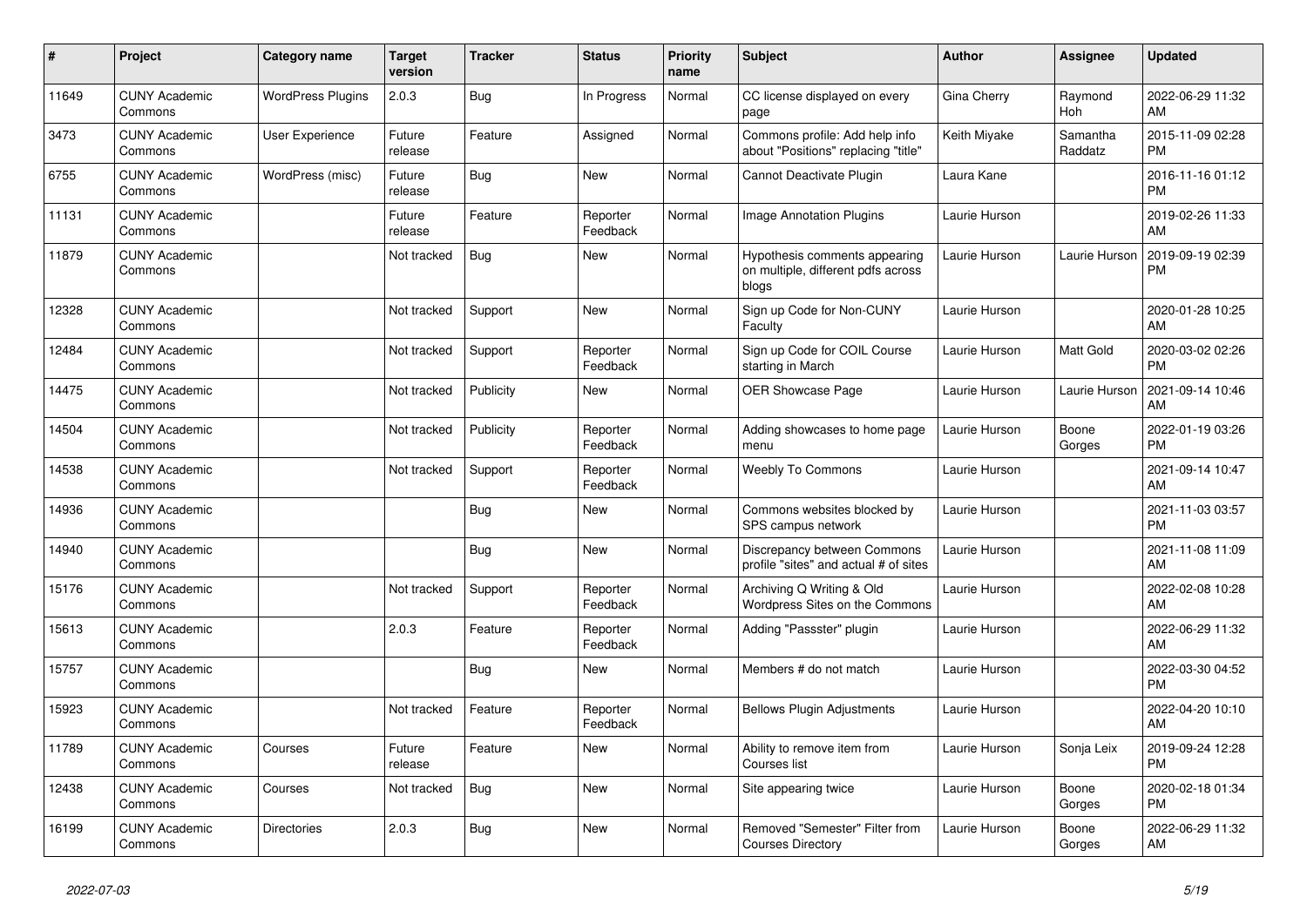| $\#$  | Project                         | <b>Category name</b>      | <b>Target</b><br>version | <b>Tracker</b> | <b>Status</b>        | Priority<br>name | <b>Subject</b>                                              | <b>Author</b> | <b>Assignee</b>     | <b>Updated</b>                |
|-------|---------------------------------|---------------------------|--------------------------|----------------|----------------------|------------------|-------------------------------------------------------------|---------------|---------------------|-------------------------------|
| 13650 | <b>CUNY Academic</b><br>Commons | Group Library             | Future<br>release        | Feature        | <b>New</b>           | Normal           | Forum Attachments in Group<br>Library                       | Laurie Hurson |                     | 2021-11-19 12:30<br><b>PM</b> |
| 12446 | <b>CUNY Academic</b><br>Commons | Groups (misc)             | Future<br>release        | Feature        | Reporter<br>Feedback | Normal           | Toggle default site to group forum<br>posting               | Laurie Hurson | Laurie Hurson       | 2020-03-10 11:57<br>AM        |
| 14787 | <b>CUNY Academic</b><br>Commons | <b>Plugin Packages</b>    | Future<br>release        | Feature        | New                  | Normal           | Creating a "Design" plugin<br>package                       | Laurie Hurson | scott voth          | 2022-04-27 04:56<br><b>PM</b> |
| 11843 | <b>CUNY Academic</b><br>Commons | WordPress (misc)          | Future<br>release        | Design/UX      | <b>New</b>           | Normal           | Tweaking the Gutenberg Editor<br>Interface                  | Laurie Hurson |                     | 2022-04-26 12:00<br><b>PM</b> |
| 9289  | <b>CUNY Academic</b><br>Commons | <b>WordPress Plugins</b>  | Future<br>release        | <b>Bug</b>     | Reporter<br>Feedback | Normal           | Email Users Plugin                                          | Laurie Hurson | Boone<br>Gorges     | 2018-10-24 12:34<br><b>PM</b> |
| 11415 | <b>CUNY Academic</b><br>Commons | <b>WordPress Plugins</b>  | Not tracked              | Bug            | Reporter<br>Feedback | Normal           | Blog Subscriptions in Jetpack                               | Laurie Hurson |                     | 2019-05-14 10:34<br>AM        |
| 12121 | <b>CUNY Academic</b><br>Commons | <b>WordPress Plugins</b>  | 2.0.3                    | Feature        | Reporter<br>Feedback | Normal           | Embedding H5P Iframes on<br><b>Commons Site</b>             | Laurie Hurson | Boone<br>Gorges     | 2022-06-29 11:32<br>AM        |
| 9060  | <b>CUNY Academic</b><br>Commons | Commons In A Box          | Not tracked              | Bug            | Hold                 | Normal           | Problems with CBox image library<br>/ upload                | Lisa Rhody    | Raymond<br>Hoh      | 2018-01-10 03:26<br><b>PM</b> |
| 2612  | <b>CUNY Academic</b><br>Commons |                           | Not tracked              | Publicity      | Assigned             | Normal           | Pinterest site for the Commons                              | local admin   | Sarah<br>Morgano    | 2016-03-04 11:19<br>AM        |
| 2325  | <b>CUNY Academic</b><br>Commons | BuddyPress (misc)         | Future<br>release        | Feature        | Assigned             | Low              | Profile should have separate fields<br>for first/last names | local admin   | Boone<br>Gorges     | 2015-11-09 06:09<br><b>PM</b> |
| 2610  | <b>CUNY Academic</b><br>Commons | Group Invitations         | Future<br>release        | Feature        | Assigned             | Low              | Request: Custom invitation<br>message to group invites      | local admin   | Boone<br>Gorges     | 2015-11-09 06:13<br><b>PM</b> |
| 2175  | <b>CUNY Academic</b><br>Commons | WordPress (misc)          | Not tracked              | Support        | Assigned             | Normal           | Subscibe 2 vs. Jetpack<br>subscription options              | local admin   | Matt Gold           | 2016-01-26 04:58<br><b>PM</b> |
| 6644  | <b>CUNY Academic</b><br>Commons |                           | Not tracked              | Bug            | Reporter<br>Feedback | High             | White Screen at Login Pge                                   | Luke Waltzer  | Raymond<br>Hoh      | 2016-11-21 10:34<br><b>PM</b> |
| 6078  | <b>CUNY Academic</b><br>Commons | <b>Blogs (BuddyPress)</b> | Future<br>release        | Feature        | New                  | Normal           | <b>Explore Adding Network Blog</b><br>Metadata Plugin       | Luke Waltzer  | Luke Waltzer        | 2016-10-11 10:29<br><b>PM</b> |
| 8835  | <b>CUNY Academic</b><br>Commons | <b>Blogs (BuddyPress)</b> | Future<br>release        | Feature        | New                  | Normal           | Extend cuny.is shortlinks to sites                          | Luke Waltzer  | Boone<br>Gorges     | 2022-04-26 11:59<br>AM        |
| 7624  | <b>CUNY Academic</b><br>Commons | BuddyPress (misc)         | Future<br>release        | Design/UX      | New                  | Normal           | <b>BP Notifications</b>                                     | Luke Waltzer  | Paige Dupont        | 2017-02-08 10:43<br><b>PM</b> |
| 6389  | <b>CUNY Academic</b><br>Commons | <b>BuddyPress Docs</b>    | Future<br>release        | Feature        | New                  | Low              | <b>Make Discussion Area Visible</b><br>When Editing a Doc   | Luke Waltzer  | Boone<br>Gorges     | 2016-10-21 04:16<br><b>PM</b> |
| 5317  | <b>CUNY Academic</b><br>Commons | Group Blogs               | Not tracked              | Bug            | Reporter<br>Feedback | Normal           | Notifications of New Post Didn't<br>Come                    | Luke Waltzer  | Samantha<br>Raddatz | 2016-03-21 10:41<br><b>PM</b> |
| 5268  | <b>CUNY Academic</b><br>Commons | Group Forums              | Future<br>release        | <b>Bug</b>     | Assigned             | Normal           | Long-time to post to multiple<br>groups                     | Luke Waltzer  | Daniel Jones        | 2016-09-07 06:31<br><b>PM</b> |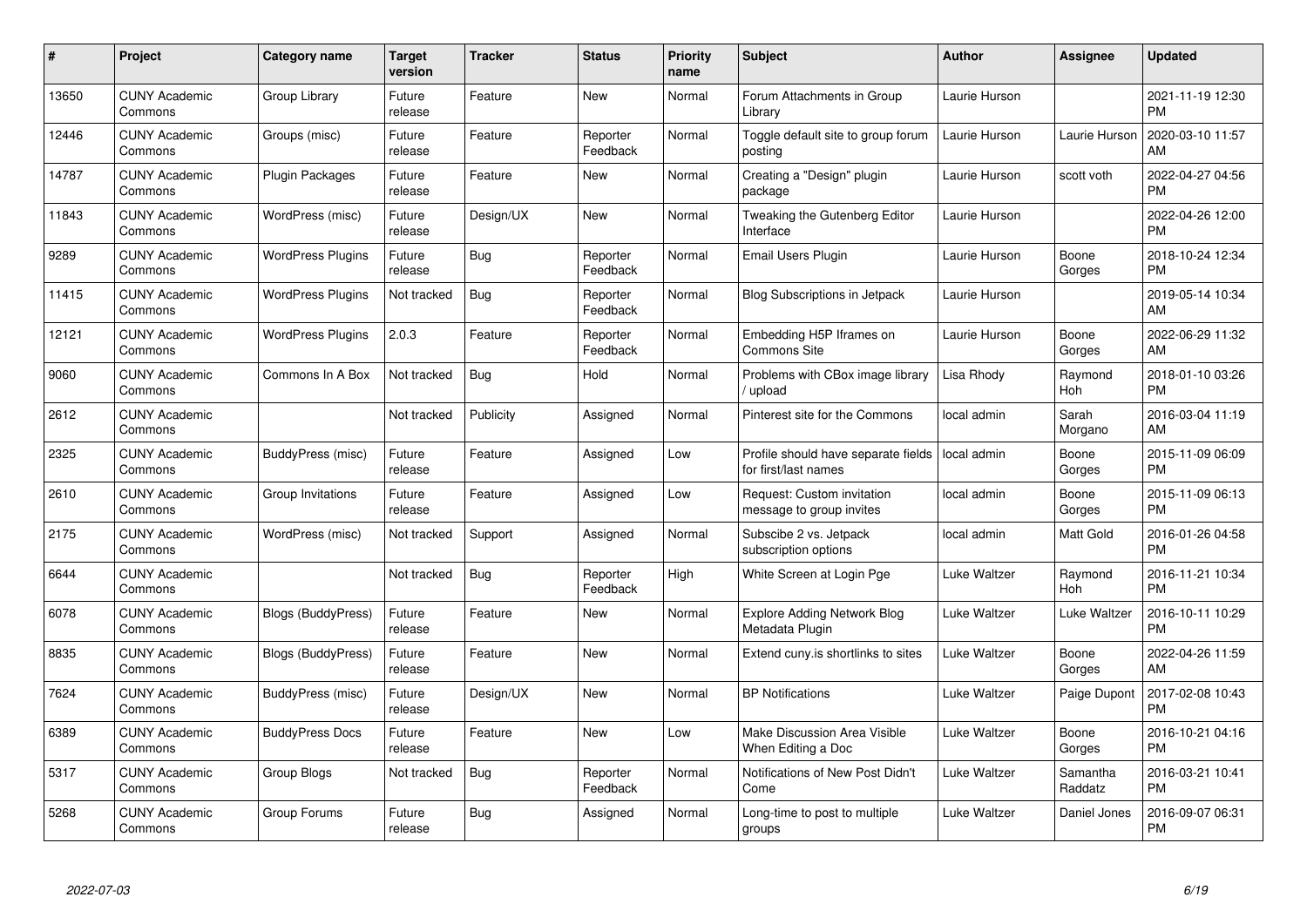| #     | <b>Project</b>                  | Category name            | <b>Target</b><br>version | <b>Tracker</b> | <b>Status</b>        | <b>Priority</b><br>name | <b>Subject</b>                                                                             | <b>Author</b>   | Assignee            | <b>Updated</b>                |
|-------|---------------------------------|--------------------------|--------------------------|----------------|----------------------|-------------------------|--------------------------------------------------------------------------------------------|-----------------|---------------------|-------------------------------|
| 6392  | <b>CUNY Academic</b><br>Commons | Group Forums             | Future<br>release        | Design/UX      | Assigned             | Low                     | Composition/Preview Panes in<br>Forum Posts                                                | Luke Waltzer    | Paige Dupont        | 2016-10-21 04:26<br><b>PM</b> |
| 7928  | <b>CUNY Academic</b><br>Commons | Group Forums             | Not tracked              | Bug            | New                  | Normal                  | Duplicate Forum post                                                                       | Luke Waltzer    | Raymond<br>Hoh      | 2017-04-11 09:27<br><b>PM</b> |
| 9895  | <b>CUNY Academic</b><br>Commons | Onboarding               | Future<br>release        | Feature        | Assigned             | Normal                  | Add "Accept Invitation"<br>link/button/function to Group<br>and/or Site invitation emails? | Luke Waltzer    | Boone<br>Gorges     | 2018-06-07 12:42<br><b>PM</b> |
| 5225  | <b>CUNY Academic</b><br>Commons | Registration             | Future<br>release        | Feature        | Assigned             | Normal                  | On-boarding Issues                                                                         | Luke Waltzer    | Samantha<br>Raddatz | 2016-02-12 02:58<br><b>PM</b> |
| 13430 | <b>CUNY Academic</b><br>Commons | Reply By Email           | Not tracked              | <b>Bug</b>     | New                  | Normal                  | Delay in RBE                                                                               | Luke Waltzer    | Raymond<br>Hoh      | 2020-10-13 11:16<br>AM        |
| 7981  | <b>CUNY Academic</b><br>Commons | Social Paper             | Future<br>release        | <b>Bug</b>     | <b>New</b>           | Normal                  | Social Paper comments should<br>not go to spam                                             | Luke Waltzer    | Boone<br>Gorges     | 2018-04-16 03:52<br><b>PM</b> |
| 6356  | <b>CUNY Academic</b><br>Commons | <b>WordPress Plugins</b> | Future<br>release        | Bug            | Reporter<br>Feedback | Low                     | Should Subscribe2 be<br>deprecated?                                                        | Luke Waltzer    |                     | 2017-03-20 12:20<br><b>PM</b> |
| 9211  | <b>CUNY Academic</b><br>Commons | <b>WordPress Plugins</b> | Future<br>release        | Support        | Reporter<br>Feedback | Normal                  | Auto-Role Setting in Forum Plugin<br>Causing Some Confusion                                | Luke Waltzer    | Boone<br>Gorges     | 2018-03-13 11:44<br>AM        |
| 7828  | <b>CUNY Academic</b><br>Commons |                          | Not tracked              | Feature        | Assigned             | Normal                  | Theme Assessment 2017                                                                      | Margaret Galvan | Margaret<br>Galvan  | 2017-05-02 10:41<br><b>PM</b> |
| 8078  | <b>CUNY Academic</b><br>Commons | <b>WordPress Plugins</b> | Future<br>release        | System Upgrade | Assigned             | Normal                  | <b>CommentPress Updates</b>                                                                | Margaret Galvan | Christian<br>Wach   | 2017-05-08 03:49<br><b>PM</b> |
| 8211  | <b>CUNY Academic</b><br>Commons | <b>WordPress Themes</b>  | Future<br>release        | Feature        | New                  | Normal                  | Theme Suggestions: Material<br>Design-Inspired Themes                                      | Margaret Galvan | Margaret<br>Galvan  | 2017-08-07 02:48<br><b>PM</b> |
| 8607  | <b>CUNY Academic</b><br>Commons |                          | Not tracked              | Support        | New                  | Normal                  | Paypal?                                                                                    | Marilyn Weber   | Matt Gold           | 2018-05-15 01:37<br><b>PM</b> |
| 9207  | <b>CUNY Academic</b><br>Commons |                          | Future<br>release        | Support        | Reporter<br>Feedback | Normal                  | display dashboards made in<br>Tableau?                                                     | Marilyn Weber   | Boone<br>Gorges     | 2018-04-10 10:42<br>AM        |
| 10657 | <b>CUNY Academic</b><br>Commons |                          | Not tracked              | Support        | Reporter<br>Feedback | Normal                  | child theme problems                                                                       | Marilyn Weber   |                     | 2018-11-08 01:19<br><b>PM</b> |
| 11149 | <b>CUNY Academic</b><br>Commons |                          | Not tracked              | Support        | Reporter<br>Feedback | Normal                  | comments getting blocked                                                                   | Marilyn Weber   | Raymond<br>Hoh      | 2019-03-26 11:40<br>AM        |
| 11509 | <b>CUNY Academic</b><br>Commons |                          | Not tracked              | Support        | Reporter<br>Feedback | Normal                  | deleted Page causing a Menu<br>problem?                                                    | Marilyn Weber   |                     | 2019-06-04 09:54<br>AM        |
| 11519 | <b>CUNY Academic</b><br>Commons |                          | Not tracked              | Support        | Assigned             | Normal                  | comment option not appearing                                                               | Marilyn Weber   |                     | 2019-09-24 10:28<br>AM        |
| 11771 | <b>CUNY Academic</b><br>Commons |                          | Not tracked              | Support        | Reporter<br>Feedback | Normal                  | post displays in sections                                                                  | Marilyn Weber   |                     | 2019-08-20 10:34<br>AM        |
| 11787 | <b>CUNY Academic</b><br>Commons |                          | Not tracked              | Support        | Reporter<br>Feedback | Normal                  | automated comments notifications<br>on ZenDesk                                             | Marilyn Weber   |                     | 2019-08-26 06:18<br><b>PM</b> |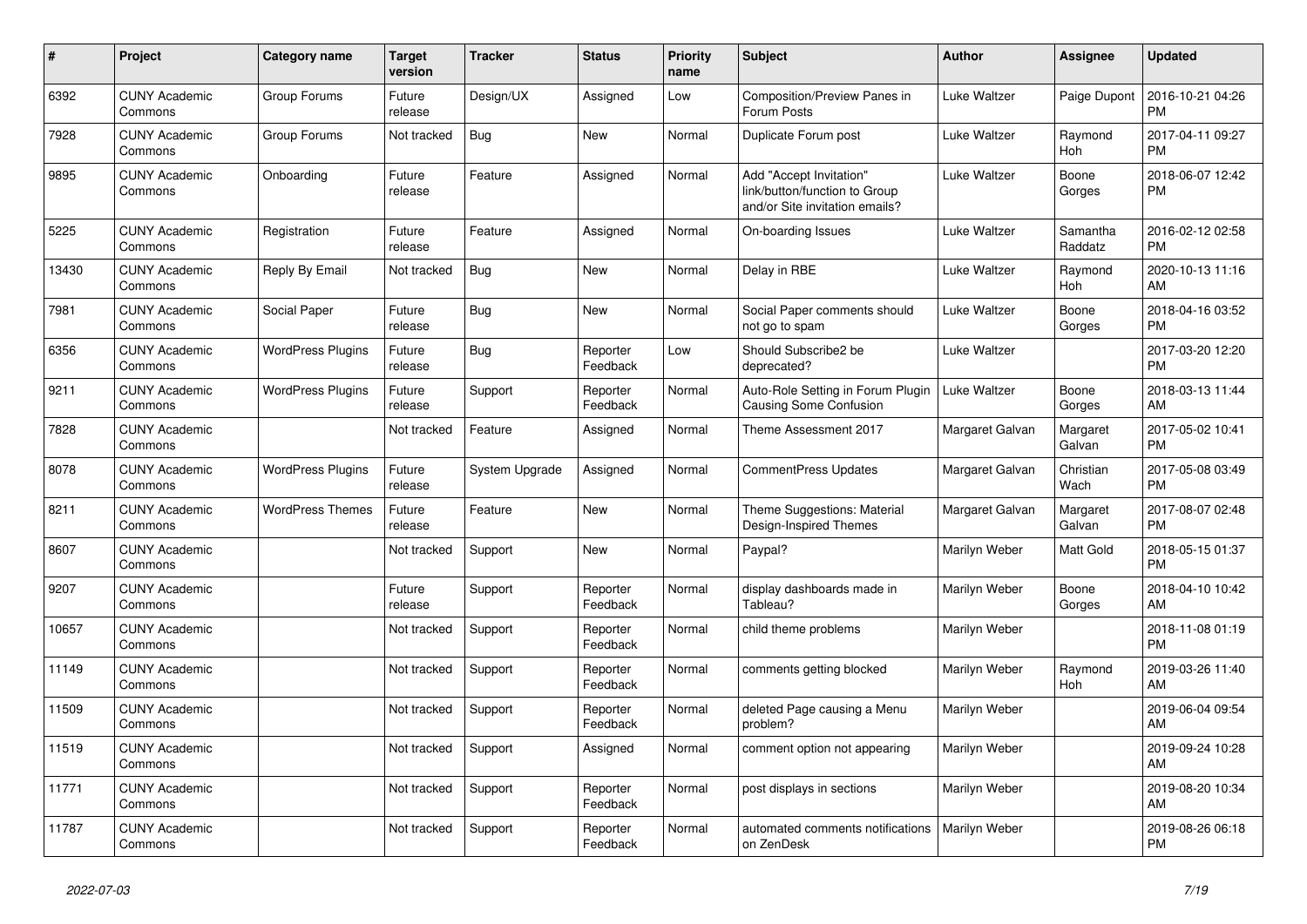| $\vert$ # | Project                         | Category name | <b>Target</b><br>version | <b>Tracker</b> | <b>Status</b>        | <b>Priority</b><br>name | <b>Subject</b>                                                    | <b>Author</b> | <b>Assignee</b> | <b>Updated</b>                |
|-----------|---------------------------------|---------------|--------------------------|----------------|----------------------|-------------------------|-------------------------------------------------------------------|---------------|-----------------|-------------------------------|
| 11848     | <b>CUNY Academic</b><br>Commons |               | Not tracked              | Support        | Hold                 | Normal                  | a Dean of Faculty wants to share<br>a large file                  | Marilyn Weber |                 | 2019-09-24 08:44<br>AM        |
| 12352     | <b>CUNY Academic</b><br>Commons |               | Not tracked              | Support        | <b>New</b>           | Normal                  | "posts list" page builder block<br>option                         | Marilyn Weber |                 | 2020-02-03 01:29<br><b>PM</b> |
| 13034     | <b>CUNY Academic</b><br>Commons |               | Not tracked              | Support        | Reporter<br>Feedback | Normal                  | a site is asking people to join the<br>Commons to get a download  | Marilyn Weber |                 | 2020-07-12 07:23<br>AM        |
| 13255     | <b>CUNY Academic</b><br>Commons |               | Not tracked              | Support        | Reporter<br>Feedback | Normal                  | Accessibility problems                                            | Marilyn Weber |                 | 2020-09-01 05:48<br><b>PM</b> |
| 13286     | <b>CUNY Academic</b><br>Commons |               | Not tracked              | Support        | <b>New</b>           | Normal                  | problem connecting with<br>WordPress app                          | Marilyn Weber | Raymond<br>Hoh  | 2020-09-08 11:16<br><b>AM</b> |
| 13912     | <b>CUNY Academic</b><br>Commons |               | Not tracked              | Feature        | Hold                 | Low                     | posting "missed schedule"                                         | Marilyn Weber |                 | 2021-02-23 10:46<br>AM        |
| 14398     | <b>CUNY Academic</b><br>Commons |               | Not tracked              | Support        | Reporter<br>Feedback | Normal                  | Events plug-in notification problem                               | Marilyn Weber |                 | 2021-05-11 11:21<br>AM        |
| 14784     | <b>CUNY Academic</b><br>Commons |               |                          | Support        | Reporter<br>Feedback | Normal                  | User report of logo problem when<br>using Customizer theme        | Marilyn Weber |                 | 2021-09-17 10:25<br>AM        |
| 14900     | <b>CUNY Academic</b><br>Commons |               | Not tracked              | Support        | Reporter<br>Feedback | Normal                  | previous theme?                                                   | Marilyn Weber |                 | 2021-10-25 10:31<br>AM        |
| 15045     | <b>CUNY Academic</b><br>Commons |               |                          | Support        | <b>New</b>           | Normal                  | no result for KCeL in the search<br>box on the commons            | Marilyn Weber |                 | 2021-12-10 11:29<br>AM        |
| 15169     | <b>CUNY Academic</b><br>Commons |               | 2.0.3                    | Support        | Reporter<br>Feedback | Normal                  | new Prelude website zipfiles for<br>custom theme and other files. | Marilyn Weber |                 | 2022-06-29 11:32<br>AM        |
| 15260     | <b>CUNY Academic</b><br>Commons |               |                          | Support        | Reporter<br>Feedback | Normal                  | Diacritical markings   European<br><b>Stages</b>                  | Marilyn Weber |                 | 2022-02-04 08:16<br>AM        |
| 15370     | <b>CUNY Academic</b><br>Commons |               |                          | Support        | Reporter<br>Feedback | Normal                  | All-in-One Event Calendar?                                        | Marilyn Weber |                 | 2022-02-17 11:03<br>AM        |
| 15565     | <b>CUNY Academic</b><br>Commons |               |                          | Support        | <b>New</b>           | Normal                  | Events - send updates to an email<br>listserv                     | Marilyn Weber |                 | 2022-03-10 01:06<br><b>PM</b> |
| 15655     | <b>CUNY Academic</b><br>Commons |               | 2.0.3                    | Support        | Reporter<br>Feedback | Normal                  | Event Aggregator plugin?                                          | Marilyn Weber |                 | 2022-06-29 11:32<br><b>AM</b> |
| 15685     | <b>CUNY Academic</b><br>Commons |               |                          | Support        | <b>New</b>           | High                    | problem with chrome?                                              | Marilyn Weber |                 | 2022-04-25 03:40<br><b>PM</b> |
| 15816     | <b>CUNY Academic</b><br>Commons |               | Not tracked              | Support        | New                  | Normal                  | slow loading at SPS                                               | Marilyn Weber |                 | 2022-04-05 01:26<br><b>PM</b> |
| 16099     | <b>CUNY Academic</b><br>Commons |               |                          | Support        | Reporter<br>Feedback | Normal                  | request for Newsletter Glue                                       | Marilyn Weber |                 | 2022-05-13 12:14<br><b>PM</b> |
| 16110     | <b>CUNY Academic</b><br>Commons |               |                          | Support        | Reporter<br>Feedback | Normal                  | remove Creative Commons<br>license from pages?                    | Marilyn Weber | Raymond<br>Hoh  | 2022-05-17 06:11<br>PM        |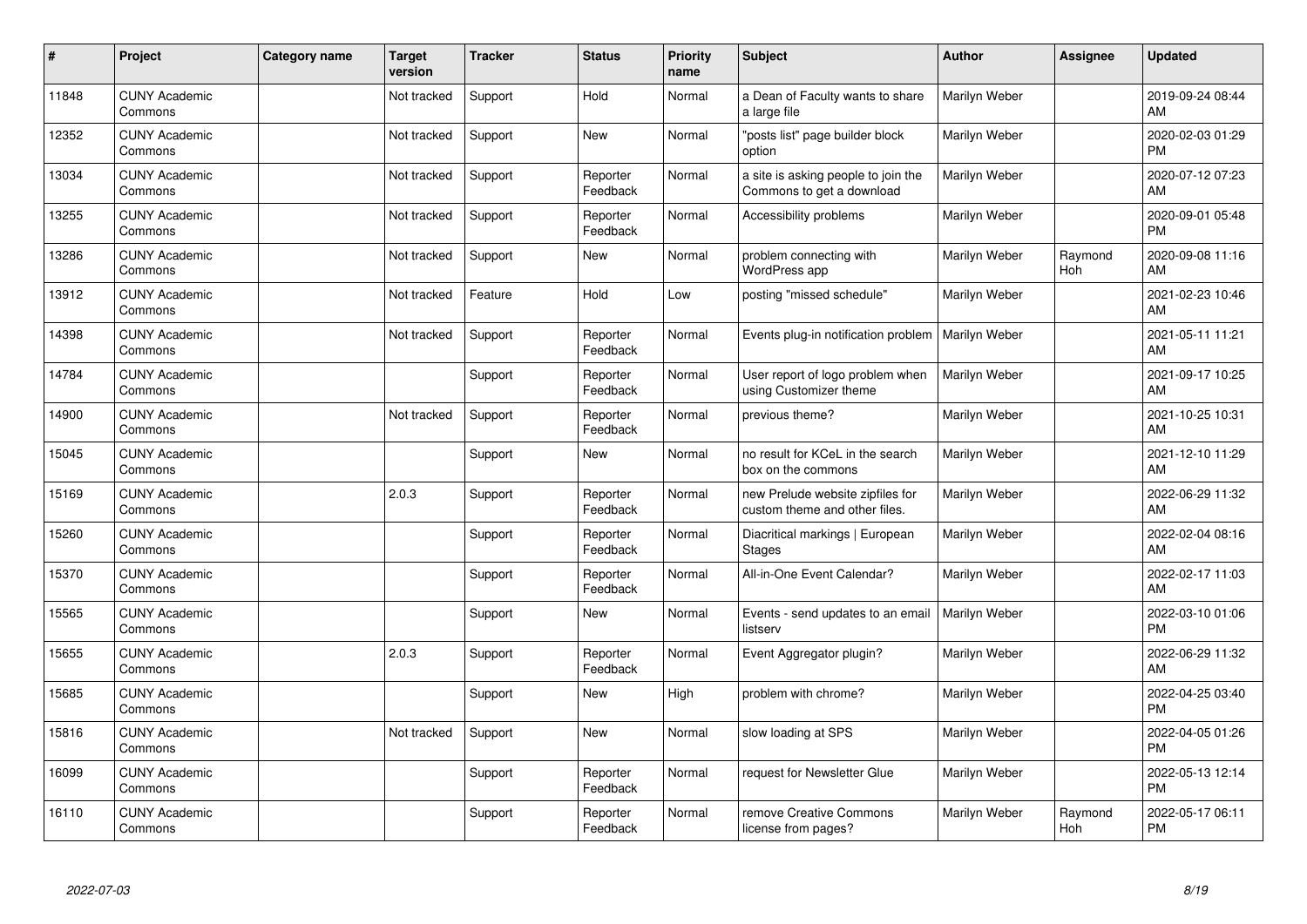| $\pmb{\#}$ | Project                         | <b>Category name</b>       | <b>Target</b><br>version | <b>Tracker</b> | <b>Status</b>        | <b>Priority</b><br>name | <b>Subject</b>                                                                                                                                        | <b>Author</b> | <b>Assignee</b>     | <b>Updated</b>                |
|------------|---------------------------------|----------------------------|--------------------------|----------------|----------------------|-------------------------|-------------------------------------------------------------------------------------------------------------------------------------------------------|---------------|---------------------|-------------------------------|
| 12350      | <b>CUNY Academic</b><br>Commons | <b>Blogs (BuddyPress)</b>  | Not tracked              | Support        | Reporter<br>Feedback | Normal                  | URL creation problem                                                                                                                                  | Marilyn Weber |                     | 2020-02-03 11:27<br>AM        |
| 5992       | <b>CUNY Academic</b><br>Commons | <b>Email Notifications</b> | Future<br>release        | Feature        | <b>New</b>           | Normal                  | Changing the From line of<br>autogenerated blog emails                                                                                                | Marilyn Weber |                     | 2018-09-27 05:19<br><b>PM</b> |
| 11971      | <b>CUNY Academic</b><br>Commons | <b>Email Notifications</b> | Future<br>release        | <b>Bug</b>     | Reporter<br>Feedback | Low                     | Pictures obscured in emailed post<br>notifications                                                                                                    | Marilyn Weber | Raymond<br>Hoh      | 2019-11-21 01:14<br><b>PM</b> |
| 9835       | <b>CUNY Academic</b><br>Commons | Group Forums               | Future<br>release        | Bug            | Assigned             | Normal                  | add a "like" function?                                                                                                                                | Marilyn Weber | <b>Erik Trainer</b> | 2018-06-05 01:49<br><b>PM</b> |
| 13328      | <b>CUNY Academic</b><br>Commons | Group Forums               | Not tracked              | Bug            | Reporter<br>Feedback | Normal                  | cross-posting in two related<br>groups                                                                                                                | Marilyn Weber | Raymond<br>Hoh      | 2020-09-15 10:39<br><b>PM</b> |
| 12382      | <b>CUNY Academic</b><br>Commons | Membership                 | Not tracked              | Support        | New                  | Normal                  | Email request change                                                                                                                                  | Marilyn Weber | Marilyn<br>Weber    | 2020-02-06 12:56<br><b>PM</b> |
| 10273      | <b>CUNY Academic</b><br>Commons | Registration               | Not tracked              | Support        | Reporter<br>Feedback | Normal                  | users combining CF and campus<br>address                                                                                                              | Marilyn Weber |                     | 2019-09-18 10:58<br>AM        |
| 5050       | <b>CUNY Academic</b><br>Commons | Social Paper               | Future<br>release        | Feature        | <b>New</b>           | Low                     | Making comments visible in SP<br>editing mode (SP suggestion #1)                                                                                      | Marilyn Weber | Samantha<br>Raddatz | 2019-09-17 11:10<br><b>PM</b> |
| 5052       | <b>CUNY Academic</b><br>Commons | Social Paper               | Future<br>release        | Feature        | <b>New</b>           | Low                     | Sentence by sentence or line by<br>line comments (SP suggestion #3)                                                                                   | Marilyn Weber | Boone<br>Gorges     | 2016-02-11 10:24<br><b>PM</b> |
| 5053       | <b>CUNY Academic</b><br>Commons | Social Paper               | Future<br>release        | Feature        | <b>New</b>           | Low                     | Scrollable menu to add readers<br>(SP suggestion #4)                                                                                                  | Marilyn Weber | Samantha<br>Raddatz | 2016-04-21 05:21<br><b>PM</b> |
| 5058       | <b>CUNY Academic</b><br>Commons | Social Paper               | Future<br>release        | Feature        | <b>New</b>           | Low                     | Can there be a clearer signal that<br>even when comments have<br>already been made you add<br>comments by clicking on the side?<br>(SP suggestion #5) | Marilyn Weber | Samantha<br>Raddatz | 2016-02-11 10:24<br><b>PM</b> |
| 5199       | <b>CUNY Academic</b><br>Commons | Social Paper               | Future<br>release        | Feature        | <b>New</b>           | Normal                  | add tables to the SP editor                                                                                                                           | Marilyn Weber |                     | 2016-10-24 11:27<br>AM        |
| 5205       | <b>CUNY Academic</b><br>Commons | Social Paper               | Future<br>release        | Feature        | <b>New</b>           | Normal                  | Social Paper folders                                                                                                                                  | Marilyn Weber |                     | 2016-02-11 10:24<br><b>PM</b> |
| 5282       | <b>CUNY Academic</b><br>Commons | Social Paper               | Future<br>release        | Bug            | New                  | Normal                  | Replying via email directs to paper<br>but not individual comment.                                                                                    | Marilyn Weber | Raymond<br>Hoh      | 2016-03-02 01:48<br><b>PM</b> |
| 5397       | <b>CUNY Academic</b><br>Commons | Social Paper               | Future<br>release        | Feature        | <b>New</b>           | Normal                  | frustrating to have to<br>enable/disable in SP                                                                                                        | Marilyn Weber | Samantha<br>Raddatz | 2016-04-20 03:39<br><b>PM</b> |
| 13975      | <b>CUNY Academic</b><br>Commons | Social Paper               | Not tracked              | Support        | Reporter<br>Feedback | Normal                  | can't approve comments on Social<br>Paper paper                                                                                                       | Marilyn Weber |                     | 2021-02-12 09:33<br>AM        |
| 14074      | <b>CUNY Academic</b><br>Commons | WordPress (misc)           | Not tracked              | Support        | Reporter<br>Feedback | Normal                  | page password protection problem   Marilyn Weber                                                                                                      |               |                     | 2021-03-02 11:03<br>AM        |
| 12741      | <b>CUNY Academic</b><br>Commons | <b>WordPress Plugins</b>   | Not tracked              | Support        | Reporter<br>Feedback | Normal                  | Tableau Public Viz Block                                                                                                                              | Marilyn Weber | Raymond<br>Hoh      | 2020-05-12 11:00<br>AM        |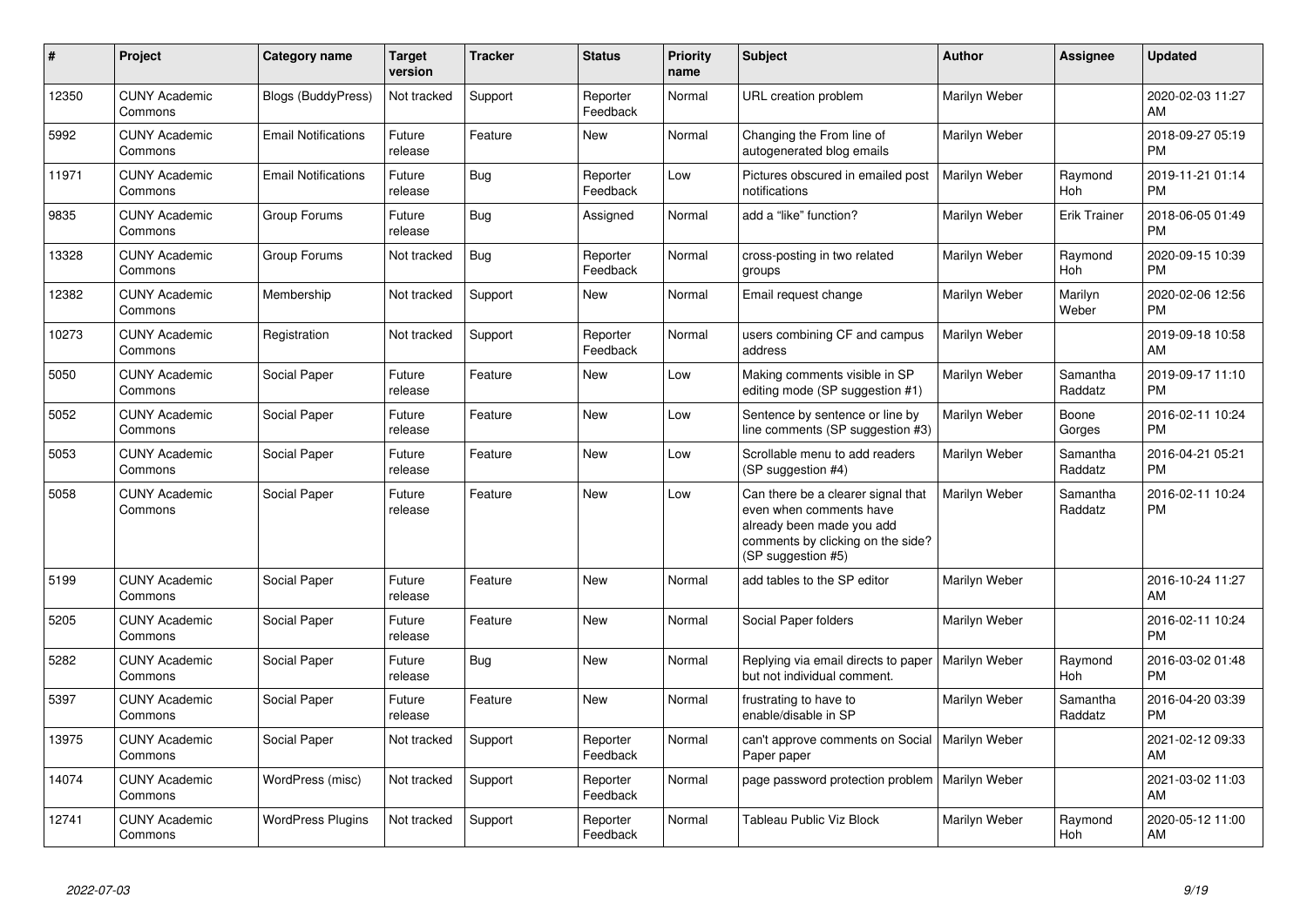| ∦     | Project                         | <b>Category name</b>     | <b>Target</b><br>version | <b>Tracker</b> | <b>Status</b>        | <b>Priority</b><br>name | <b>Subject</b>                                                                                | Author             | Assignee            | <b>Updated</b>                |
|-------|---------------------------------|--------------------------|--------------------------|----------------|----------------------|-------------------------|-----------------------------------------------------------------------------------------------|--------------------|---------------------|-------------------------------|
| 12360 | <b>CUNY Academic</b><br>Commons | <b>WordPress Themes</b>  | Not tracked              | <b>Bug</b>     | Reporter<br>Feedback | Normal                  | site just says "DANTE We are<br>currently in maintenance mode,<br>please check back shortly." | Marilyn Weber      |                     | 2020-02-04 12:13<br><b>PM</b> |
| 14911 | <b>CUNY Academic</b><br>Commons | <b>WordPress Themes</b>  | Not tracked              | Support        | <b>New</b>           | Normal                  | Twentytwentyone theme                                                                         | Marilyn Weber      |                     | 2021-10-28 10:37<br>AM        |
| 2571  | <b>NYCDH Community</b><br>Site  |                          |                          | Feature        | Assigned             | Normal                  | Add Google custom search box to<br>homepage                                                   | <b>Mark Newton</b> | Raymond<br>Hoh      | 2013-05-18 07:49<br><b>PM</b> |
| 2573  | NYCDH Community<br>Site         |                          |                          | Feature        | Reporter<br>Feedback | Normal                  | Add dh nyc twitter list feed to site                                                          | <b>Mark Newton</b> | Matt Gold           | 2013-05-16 11:42<br><b>PM</b> |
| 2574  | <b>NYCDH Community</b><br>Site  |                          |                          | Feature        | Assigned             | Normal                  | Add Way to Upload Files to<br>Groups                                                          | <b>Mark Newton</b> | Raymond<br>Hoh      | 2013-05-18 07:46<br><b>PM</b> |
| 2576  | <b>NYCDH Community</b><br>Site  |                          |                          | <b>Bug</b>     | Hold                 | Low                     | Test Next Button in Javascript<br><b>Tutorial Under Activities</b>                            | <b>Mark Newton</b> | Alex Gil            | 2013-05-18 02:55<br><b>PM</b> |
| 2577  | <b>NYCDH Community</b><br>Site  |                          |                          | Feature        | Assigned             | Low                     | Investigate Potential to Add Links<br>to the Forum                                            | Mark Newton        | Alex Gil            | 2013-05-16 09:40<br><b>PM</b> |
| 10262 | <b>CUNY Academic</b><br>Commons |                          | Not tracked              | Bug            | Reporter<br>Feedback | Normal                  | Newsletter Plugin: Broken Image<br>at Bottom of All Newsletters                               | Mark Webb          | Raymond<br>Hoh      | 2018-08-30 05:17<br><b>PM</b> |
| 10678 | <b>CUNY Academic</b><br>Commons |                          | Not tracked              | <b>Bug</b>     | Reporter<br>Feedback | High                    | Newsletter Plugin Not Sending<br><b>Out Newsletters</b>                                       | Mark Webb          | Boone<br>Gorges     | 2019-09-16 09:38<br><b>PM</b> |
| 11120 | <b>CUNY Academic</b><br>Commons | <b>WordPress Plugins</b> | Not tracked              | Bug            | Reporter<br>Feedback | Normal                  | Events Manager Events Not<br>Showing Up                                                       | Mark Webb          |                     | 2019-02-27 04:10<br><b>PM</b> |
| 10769 | <b>CUNY Academic</b><br>Commons | <b>WordPress Themes</b>  | Not tracked              | <b>Bug</b>     | Reporter<br>Feedback | Normal                  | 2011 Theme Sidebar                                                                            | Mark Webb          |                     | 2018-12-04 04:09<br><b>PM</b> |
| 2618  | <b>NYCDH Community</b><br>Site  |                          |                          | <b>Bug</b>     | Assigned             | Low                     | Mark blogs as spam when created   Matt Gold<br>by users marked as spam                        |                    | Boone<br>Gorges     | 2013-06-09 11:38<br><b>PM</b> |
| 8992  | <b>NYCDH Community</b><br>Site  |                          |                          | <b>Bug</b>     | Assigned             | Normal                  | Multiple RBE error reports                                                                    | <b>Matt Gold</b>   | Raymond<br>Hoh      | 2017-12-11 05:43<br><b>PM</b> |
| 4235  | <b>CUNY Academic</b><br>Commons |                          | Not tracked              | Design/UX      | Assigned             | Normal                  | Explore user experience around<br>comments on forum topics vs docs                            | <b>Matt Gold</b>   | Samantha<br>Raddatz | 2015-07-21 10:23<br>AM        |
| 8837  | <b>CUNY Academic</b><br>Commons |                          | Not tracked              | Feature        | Assigned             | Normal                  | Create a form to request info from<br>people requesting premium<br>themes and plugins         | <b>Matt Gold</b>   | Marilyn<br>Weber    | 2017-11-14 03:35<br><b>PM</b> |
| 13949 | <b>CUNY Academic</b><br>Commons |                          | Not tracked              | <b>Bug</b>     | <b>New</b>           | Normal                  | Continued debugging of runaway<br>MySQL connections                                           | <b>Matt Gold</b>   | Boone<br>Gorges     | 2021-09-14 10:42<br>AM        |
| 16307 | <b>CUNY Academic</b><br>Commons |                          |                          | <b>Bug</b>     | <b>New</b>           | Normal                  | Add brief messaging to<br>accept/decline group membership<br>requests                         | <b>Matt Gold</b>   | Boone<br>Gorges     | 2022-06-27 06:13<br><b>PM</b> |
| 8900  | <b>CUNY Academic</b><br>Commons | Accessibility            | Future<br>release        | Feature        | Assigned             | Normal                  | Look into tools to enforce<br>accessibility in WP environment                                 | <b>Matt Gold</b>   | Boone<br>Gorges     | 2022-04-26 11:59<br>AM        |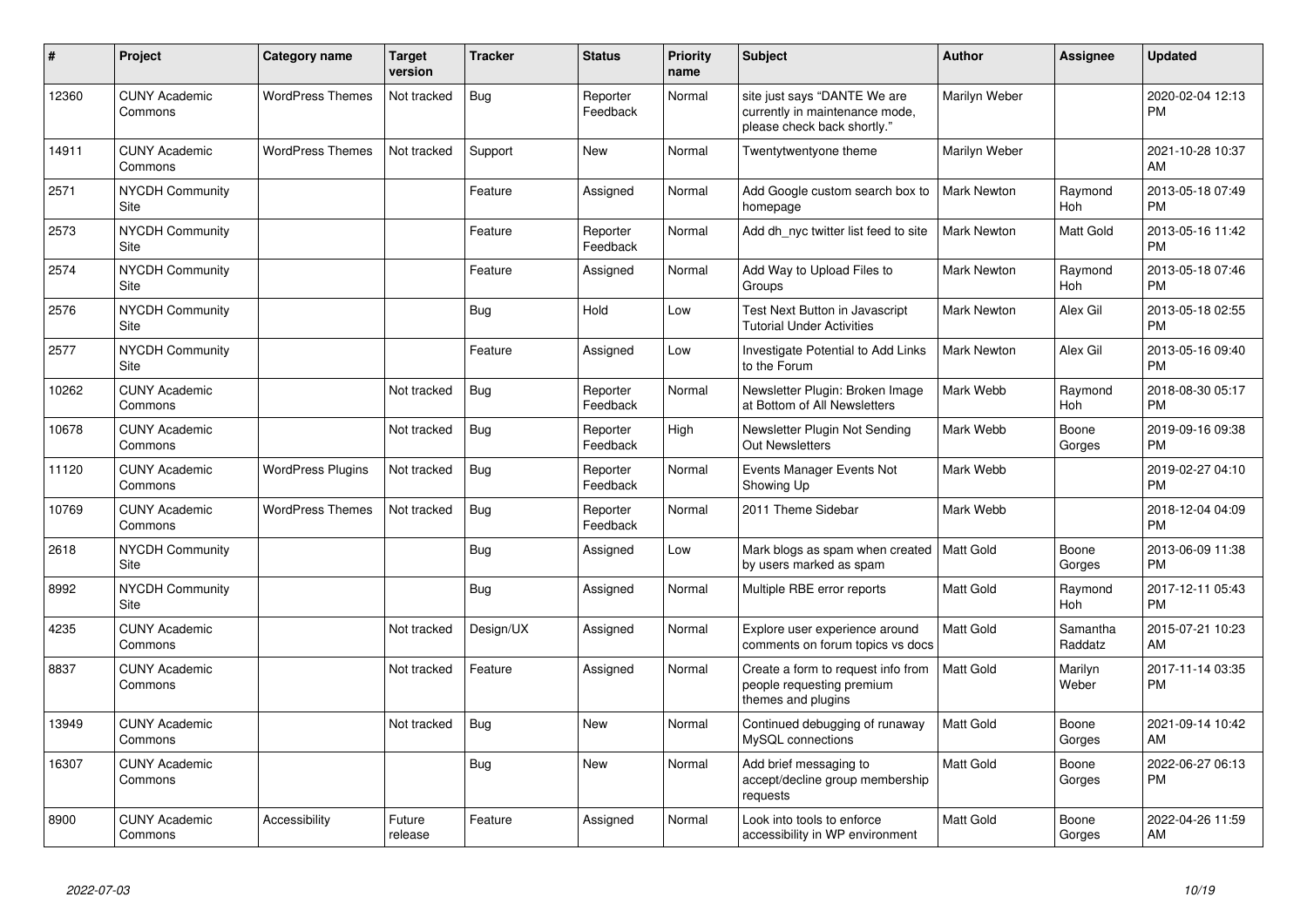| #     | Project                         | <b>Category name</b>       | <b>Target</b><br>version | <b>Tracker</b> | <b>Status</b>        | Priority<br>name | <b>Subject</b>                                                                | <b>Author</b>    | Assignee            | <b>Updated</b>                |
|-------|---------------------------------|----------------------------|--------------------------|----------------|----------------------|------------------|-------------------------------------------------------------------------------|------------------|---------------------|-------------------------------|
| 8901  | <b>CUNY Academic</b><br>Commons | Accessibility              | Future<br>release        | Feature        | Assigned             | Normal           | Theme analysis for accessibility                                              | <b>Matt Gold</b> | Boone<br>Gorges     | 2022-04-26 11:59<br>AM.       |
| 4070  | <b>CUNY Academic</b><br>Commons | Analytics                  | Not tracked              | Support        | Assigned             | Normal           | Request for JITP site analytics                                               | <b>Matt Gold</b> | Seth Persons        | 2016-02-23 03:09<br><b>PM</b> |
| 5581  | <b>CUNY Academic</b><br>Commons | Analytics                  | Future<br>release        | Feature        | Assigned             | Normal           | Explore alternatives to Google<br>Analytics                                   | Matt Gold        | Valerie<br>Townsend | 2020-04-17 03:12<br>PM.       |
| 5691  | <b>CUNY Academic</b><br>Commons | Blogs (BuddyPress)         | Future<br>release        | Bug            | Assigned             | High             | Differing numbers on Sites display                                            | <b>Matt Gold</b> | Raymond<br>Hoh      | 2016-06-13 01:37<br><b>PM</b> |
| 8836  | <b>CUNY Academic</b><br>Commons | Blogs (BuddyPress)         | Future<br>release        | Feature        | Assigned             | Normal           | Redesign site launch process                                                  | Matt Gold        | Boone<br>Gorges     | 2019-10-03 02:49<br><b>PM</b> |
| 310   | <b>CUNY Academic</b><br>Commons | BuddyPress (misc)          | Future<br>release        | Feature        | Assigned             | Low              | <b>Friend Request Email</b>                                                   | Matt Gold        | Samantha<br>Raddatz | 2015-11-09 05:08<br><b>PM</b> |
| 377   | <b>CUNY Academic</b><br>Commons | BuddyPress (misc)          | Future<br>release        | Feature        | Assigned             | Normal           | Like buttons                                                                  | Matt Gold        | Boone<br>Gorges     | 2010-11-16 05:13<br><b>PM</b> |
| 435   | <b>CUNY Academic</b><br>Commons | BuddyPress (misc)          | Future<br>release        | Feature        | Assigned             | Normal           | Include Avatar Images in Forum<br><b>Post Notification Emails</b>             | <b>Matt Gold</b> | Boone<br>Gorges     | 2010-12-08 12:40<br>PM.       |
| 500   | <b>CUNY Academic</b><br>Commons | BuddyPress (misc)          | Future<br>release        | Feature        | Assigned             | Normal           | Export Group Data                                                             | <b>Matt Gold</b> | Boone<br>Gorges     | 2010-12-19 12:09<br><b>PM</b> |
| 554   | <b>CUNY Academic</b><br>Commons | <b>BuddyPress (misc)</b>   | Future<br>release        | Feature        | Assigned             | Normal           | Add Trackback notifications to<br>site-wide activity feed                     | <b>Matt Gold</b> | Boone<br>Gorges     | 2015-11-09 06:19<br>PM.       |
| 599   | <b>CUNY Academic</b><br>Commons | <b>BuddyPress</b> (misc)   | Future<br>release        | Feature        | Assigned             | Normal           | Consider adding rating plugins for<br>BuddyPress/BBPress                      | Matt Gold        | Boone<br>Gorges     | 2011-08-22 06:50<br>PM.       |
| 635   | <b>CUNY Academic</b><br>Commons | <b>BuddyPress</b> (misc)   | Future<br>release        | Feature        | Assigned             | Normal           | Big Blue Button -<br>Videoconferencing in Groups and<br>Blogs                 | Matt Gold        | Boone<br>Gorges     | 2011-03-14 03:24<br>PM.       |
| 2523  | <b>CUNY Academic</b><br>Commons | <b>BuddyPress Docs</b>     | Future<br>release        | Feature        | Assigned             | Normal           | Allow Users to Upload Images to<br><b>BP</b> Docs                             | <b>Matt Gold</b> | Boone<br>Gorges     | 2015-11-09 06:14<br>PM.       |
| 4027  | <b>CUNY Academic</b><br>Commons | Commons In A Box           | Not tracked              | Design/UX      | Assigned             | Normal           | Usability review of CBOX update<br>procedures                                 | <b>Matt Gold</b> | Samantha<br>Raddatz | 2015-05-11 06:36<br><b>PM</b> |
| 8902  | <b>CUNY Academic</b><br>Commons | Design                     | Not tracked              | Feature        | Assigned             | Normal           | Report back on research on<br><b>BuddyPress themes</b>                        | Matt Gold        | Michael Smith       | 2017-11-10 12:31<br><b>PM</b> |
| 3524  | <b>CUNY Academic</b><br>Commons | Documentation              | Not tracked              | Documentation  | Assigned             | Normal           | Post describing all you can do<br>when starting up a new blog/group           | <b>Matt Gold</b> | scott voth          | 2014-10-04 12:56<br><b>PM</b> |
| 333   | <b>CUNY Academic</b><br>Commons | <b>Email Notifications</b> | Future<br>release        | Feature        | Assigned             | Low              | Delay Forum Notification Email<br>Delivery Until After Editing Period<br>Ends | <b>Matt Gold</b> | Raymond<br>Hoh      | 2015-11-09 06:01<br><b>PM</b> |
| 9979  | <b>CUNY Academic</b><br>Commons | <b>Email Notifications</b> | Not tracked              | Bug            | Reporter<br>Feedback | Normal           | Reports of slow email activation<br>emails                                    | Matt Gold        | Boone<br>Gorges     | 2018-08-29 09:40<br><b>PM</b> |
| 15604 | <b>CUNY Academic</b><br>Commons | <b>Email Notifications</b> | Future<br>release        | Feature        | Assigned             | Normal           | Restructure Commons Group<br><b>Digest Email Messages</b>                     | Matt Gold        | Boone<br>Gorges     | 2022-05-26 10:45<br>AM        |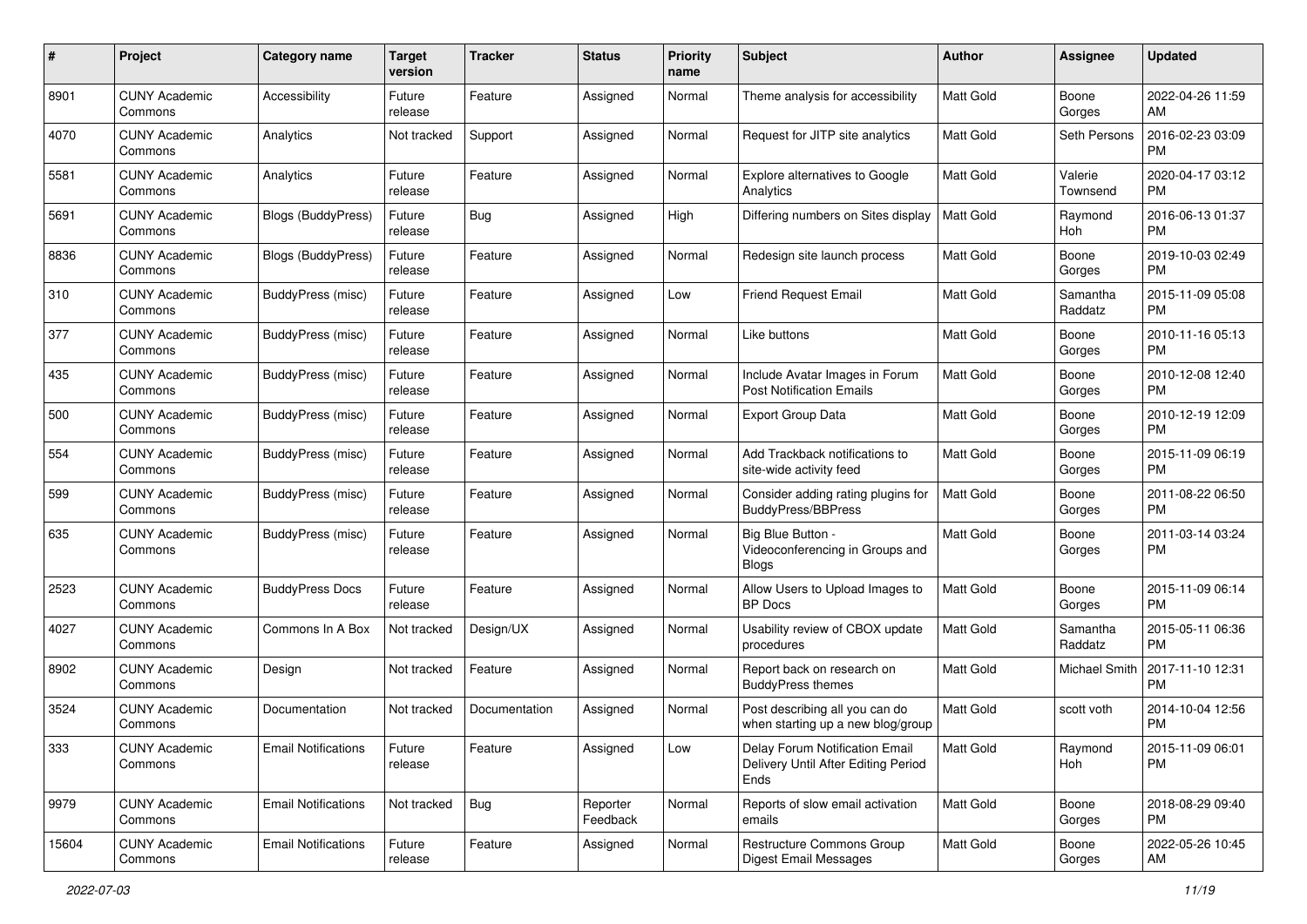| #     | Project                         | <b>Category name</b> | Target<br>version | <b>Tracker</b> | <b>Status</b>        | Priority<br>name | <b>Subject</b>                                                               | <b>Author</b>    | <b>Assignee</b>     | <b>Updated</b>                |
|-------|---------------------------------|----------------------|-------------------|----------------|----------------------|------------------|------------------------------------------------------------------------------|------------------|---------------------|-------------------------------|
| 4053  | <b>CUNY Academic</b><br>Commons | Events               | Future<br>release | Feature        | Assigned             | Normal           | Create new tab for past events                                               | <b>Matt Gold</b> | Boone<br>Gorges     | 2015-05-12 02:10<br>PM.       |
| 4238  | <b>CUNY Academic</b><br>Commons | Events               | Future<br>release | Feature        | Assigned             | Normal           | Copy Events to Other Groups?                                                 | <b>Matt Gold</b> | Boone<br>Gorges     | 2015-07-02 10:08<br>AM.       |
| 4903  | <b>CUNY Academic</b><br>Commons | Events               | Future<br>release | Design/UX      | Assigned             | Normal           | Improving visual appearance of<br>event calendars                            | <b>Matt Gold</b> | Boone<br>Gorges     | 2016-10-13 11:51<br>AM        |
| 5016  | <b>CUNY Academic</b><br>Commons | Events               | Future<br>release | Feature        | Assigned             | Low              | Allow comments to be posted on<br>events                                     | <b>Matt Gold</b> | Raymond<br>Hoh      | 2019-03-01 02:23<br><b>PM</b> |
| 5696  | <b>CUNY Academic</b><br>Commons | Events               | Future<br>release | Feature        | Assigned             | Normal           | Events Calendar - display options<br>calendar aggregation                    | <b>Matt Gold</b> | Boone<br>Gorges     | 2016-10-13 11:44<br>AM        |
| 653   | <b>CUNY Academic</b><br>Commons | Group Blogs          | Future<br>release | Feature        | Assigned             | Normal           | Redesign Integration of Groups<br>and Blogs                                  | <b>Matt Gold</b> | Samantha<br>Raddatz | 2015-11-09 05:40<br><b>PM</b> |
| 8756  | <b>CUNY Academic</b><br>Commons | Group Blogs          | Future<br>release | Feature        | Hold                 | Normal           | Connect multiple blogs to one<br>group?                                      | <b>Matt Gold</b> | Boone<br>Gorges     | 2017-09-30 10:42<br>AM        |
| 1192  | <b>CUNY Academic</b><br>Commons | <b>Group Files</b>   | Future<br>release | Feature        | Assigned             | Low              | When posting group files, allow<br>users to add a category without<br>saving | <b>Matt Gold</b> | Raymond<br>Hoh      | 2015-11-09 05:53<br>PM        |
| 3080  | <b>CUNY Academic</b><br>Commons | <b>Group Files</b>   | Future<br>release | Feature        | Assigned             | Low              | Create a system to keep track of<br>file changes                             | <b>Matt Gold</b> | Boone<br>Gorges     | 2014-02-26 10:04<br><b>PM</b> |
| 3354  | <b>CUNY Academic</b><br>Commons | <b>Group Files</b>   | Future<br>release | Feature        | Assigned             | Low              | Allow Group Download of Multiple<br><b>Selected Files</b>                    | Matt Gold        | Chris Stein         | 2014-08-01 08:50<br>AM        |
| 10659 | <b>CUNY Academic</b><br>Commons | Group Forums         | Future<br>release | Feature        | Assigned             | Normal           | Post to multiple groups via email                                            | <b>Matt Gold</b> | Raymond<br>Hoh      | 2018-11-15 12:54<br>AM        |
| 1456  | <b>CUNY Academic</b><br>Commons | Group Invitations    | Future<br>release | Feature        | Reporter<br>Feedback | Low              | Invite to Group Button from Profile<br>Field                                 | <b>Matt Gold</b> | Samantha<br>Raddatz | 2015-11-09 05:59<br><b>PM</b> |
| 3308  | <b>CUNY Academic</b><br>Commons | Group Invitations    | Future<br>release | Feature        | Assigned             | Normal           | Allow members to rescind group<br>invitations                                | <b>Matt Gold</b> | Boone<br>Gorges     | 2015-04-01 08:53<br><b>PM</b> |
| 3419  | <b>CUNY Academic</b><br>Commons | Group Invitations    | 1.6.14            | Bug            | Testing<br>Required  | Normal           | Neatening the display of<br>messages on group requests                       | Matt Gold        | Boone<br>Gorges     | 2014-09-01 09:29<br><b>PM</b> |
| 1544  | <b>CUNY Academic</b><br>Commons | Groups (misc)        | Future<br>release | Feature        | Reporter<br>Feedback | Normal           | Group Filtering and Sorting                                                  | Matt Gold        | <b>Chris Stein</b>  | 2019-03-01 02:25<br><b>PM</b> |
| 7115  | <b>CUNY Academic</b><br>Commons | Groups (misc)        | Future<br>release | Feature        | Reporter<br>Feedback | Normal           | make licensing info clear during<br>group creation                           | <b>Matt Gold</b> | Raymond<br>Hoh      | 2020-12-08 11:32<br><b>AM</b> |
| 9015  | <b>CUNY Academic</b><br>Commons | Groups (misc)        | Not tracked       | Outreach       | Assigned             | Normal           | Email group admins the email<br>addresses of their groups                    | <b>Matt Gold</b> | Matt Gold           | 2018-01-02 09:54<br><b>AM</b> |
| 4980  | <b>CUNY Academic</b><br>Commons | Home Page            | Future<br>release | Feature        | Assigned             | Normal           | CAC Featured Content -- Adding<br>Randomization                              | <b>Matt Gold</b> | Boone<br>Gorges     | 2016-12-12 03:01<br><b>PM</b> |
| 6995  | <b>CUNY Academic</b><br>Commons | Home Page            | Not tracked       | Bug            | Assigned             | Normal           | member filter on homepage not<br>working                                     | Matt Gold        | Raymond<br>Hoh      | 2016-12-11 09:46<br><b>PM</b> |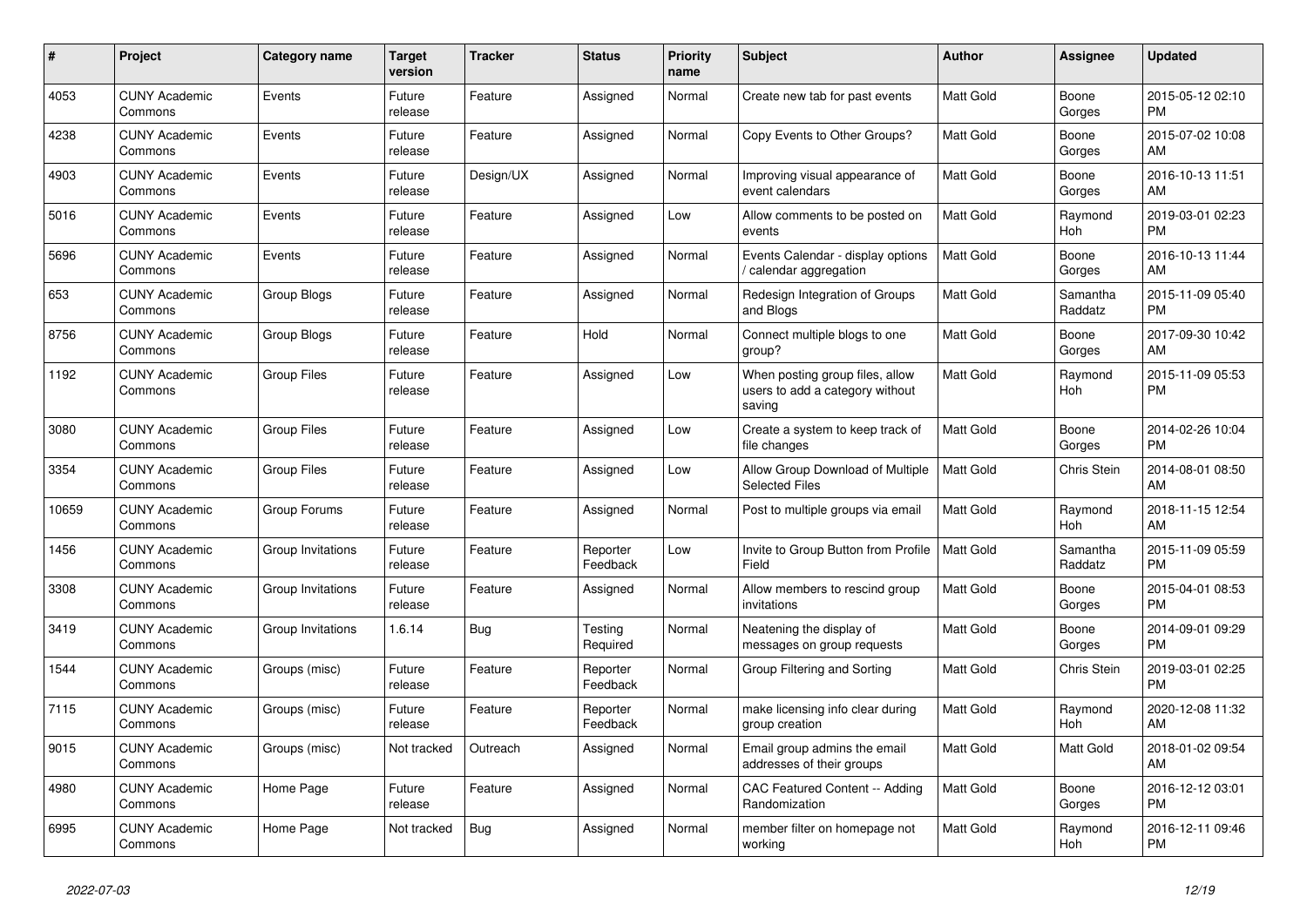| #    | <b>Project</b>                  | <b>Category name</b>    | <b>Target</b><br>version | <b>Tracker</b> | <b>Status</b>        | <b>Priority</b><br>name | <b>Subject</b>                                                                | <b>Author</b>    | Assignee            | <b>Updated</b>                |
|------|---------------------------------|-------------------------|--------------------------|----------------|----------------------|-------------------------|-------------------------------------------------------------------------------|------------------|---------------------|-------------------------------|
| 3517 | <b>CUNY Academic</b><br>Commons | My Commons              | Future<br>release        | Feature        | Assigned             | Normal                  | Mute/Unmute My Commons<br>updates                                             | <b>Matt Gold</b> | Raymond<br>Hoh      | 2015-11-09 01:19<br><b>PM</b> |
| 3536 | <b>CUNY Academic</b><br>Commons | My Commons              | Future<br>release        | Feature        | Assigned             | Normal                  | Infinite Scroll on My Commons<br>page                                         | Matt Gold        | Raymond<br>Hoh      | 2015-04-13 04:42<br><b>PM</b> |
| 3577 | <b>CUNY Academic</b><br>Commons | My Commons              | Future<br>release        | Design/UX      | Assigned             | Normal                  | Replies to items in My Commons                                                | <b>Matt Gold</b> | Raymond<br>Hoh      | 2015-04-09 05:19<br><b>PM</b> |
| 9028 | <b>CUNY Academic</b><br>Commons | Onboarding              | Future<br>release        | Feature        | Assigned             | Normal                  | suggest groups to new members<br>during the registration process              | Matt Gold        | Chris Stein         | 2018-10-24 12:34<br><b>PM</b> |
| 5955 | <b>CUNY Academic</b><br>Commons | Outreach                | Future<br>release        | Feature        | Assigned             | Normal                  | Create auto-newsletter for<br>commons members                                 | Matt Gold        | Luke Waltzer        | 2016-08-30 10:34<br>AM        |
| 2013 | <b>CUNY Academic</b><br>Commons | <b>Public Portfolio</b> | Future<br>release        | Feature        | Assigned             | Low                     | Have Profile Privacy Options show   Matt Gold<br>up only for filled-in fields |                  | Boone<br>Gorges     | 2015-11-09 06:09<br><b>PM</b> |
| 3042 | <b>CUNY Academic</b><br>Commons | <b>Public Portfolio</b> | Future<br>release        | Feature        | Assigned             | Normal                  | Browsing member interests                                                     | Matt Gold        | Boone<br>Gorges     | 2015-03-21 09:04<br><b>PM</b> |
| 3220 | <b>CUNY Academic</b><br>Commons | <b>Public Portfolio</b> | Future<br>release        | Feature        | Assigned             | Normal                  | Add indent/outdent option to<br>Formatting Buttons on Profile<br>Page         | <b>Matt Gold</b> | Boone<br>Gorges     | 2014-05-21 10:39<br>PM        |
| 3768 | <b>CUNY Academic</b><br>Commons | <b>Public Portfolio</b> | Future<br>release        | Feature        | Assigned             | Normal                  | Institutions/Past positions on<br>public portfolios                           | <b>Matt Gold</b> | Boone<br>Gorges     | 2018-04-23 10:44<br>AM        |
| 3770 | <b>CUNY Academic</b><br>Commons | <b>Public Portfolio</b> | Future<br>release        | Feature        | Assigned             | Normal                  | Improve Layout/Formatting of<br>Positions Area on Public Portfolios           | <b>Matt Gold</b> | <b>Chris Stein</b>  | 2015-04-01 09:17<br><b>PM</b> |
| 4404 | <b>CUNY Academic</b><br>Commons | <b>Public Portfolio</b> | Future<br>release        | Design/UX      | Assigned             | Normal                  | Change color of permissions info<br>on portfolio editing interface            | Matt Gold        | Samantha<br>Raddatz | 2015-08-11 05:28<br><b>PM</b> |
| 6014 | <b>CUNY Academic</b><br>Commons | Publicity               | Future<br>release        | Publicity      | Reporter<br>Feedback | Normal                  | Google search listing                                                         | <b>Matt Gold</b> | Boone<br>Gorges     | 2016-09-21 03:48<br><b>PM</b> |
| 6115 | <b>CUNY Academic</b><br>Commons | Publicity               | Not tracked              | Feature        | Assigned             | Normal                  | create digital signage for GC                                                 | Matt Gold        | scott voth          | 2016-10-11 10:09<br><b>PM</b> |
| 940  | <b>CUNY Academic</b><br>Commons | Redmine                 | Future<br>release        | Feature        | Assigned             | Low                     | Communication with users after<br>releases                                    | Matt Gold        | Dominic<br>Giglio   | 2012-09-09 04:36<br><b>PM</b> |
| 370  | <b>CUNY Academic</b><br>Commons | Registration            | Future<br>release        | Feature        | Assigned             | High                    | Guest Accounts                                                                | Matt Gold        | Matt Gold           | 2015-04-09 09:33<br><b>PM</b> |
| 3369 | <b>CUNY Academic</b><br>Commons | Reply By Email          | Not tracked              | Outreach       | Hold                 | Normal                  | Release reply by email to WP<br>plugin directory                              | <b>Matt Gold</b> | Raymond<br>Hoh      | 2016-03-01 12:46<br><b>PM</b> |
| 6671 | <b>CUNY Academic</b><br>Commons | Reply By Email          | Not tracked              | Bug            | Assigned             | Normal                  | "Post too often" RBE error<br>message                                         | Matt Gold        | Raymond<br>Hoh      | 2016-11-11 09:55<br>AM        |
| 8976 | <b>CUNY Academic</b><br>Commons | Reply By Email          | Not tracked              | Feature        | Assigned             | Normal                  | Package RBE new topics posting?                                               | Matt Gold        | Raymond<br>Hoh      | 2017-12-04 02:34<br><b>PM</b> |
| 8991 | <b>CUNY Academic</b><br>Commons | Reply By Email          | Not tracked              | <b>Bug</b>     | Hold                 | Normal                  | RBE duplicate email message<br>issue                                          | <b>Matt Gold</b> | Raymond<br>Hoh      | 2018-02-18 08:53<br><b>PM</b> |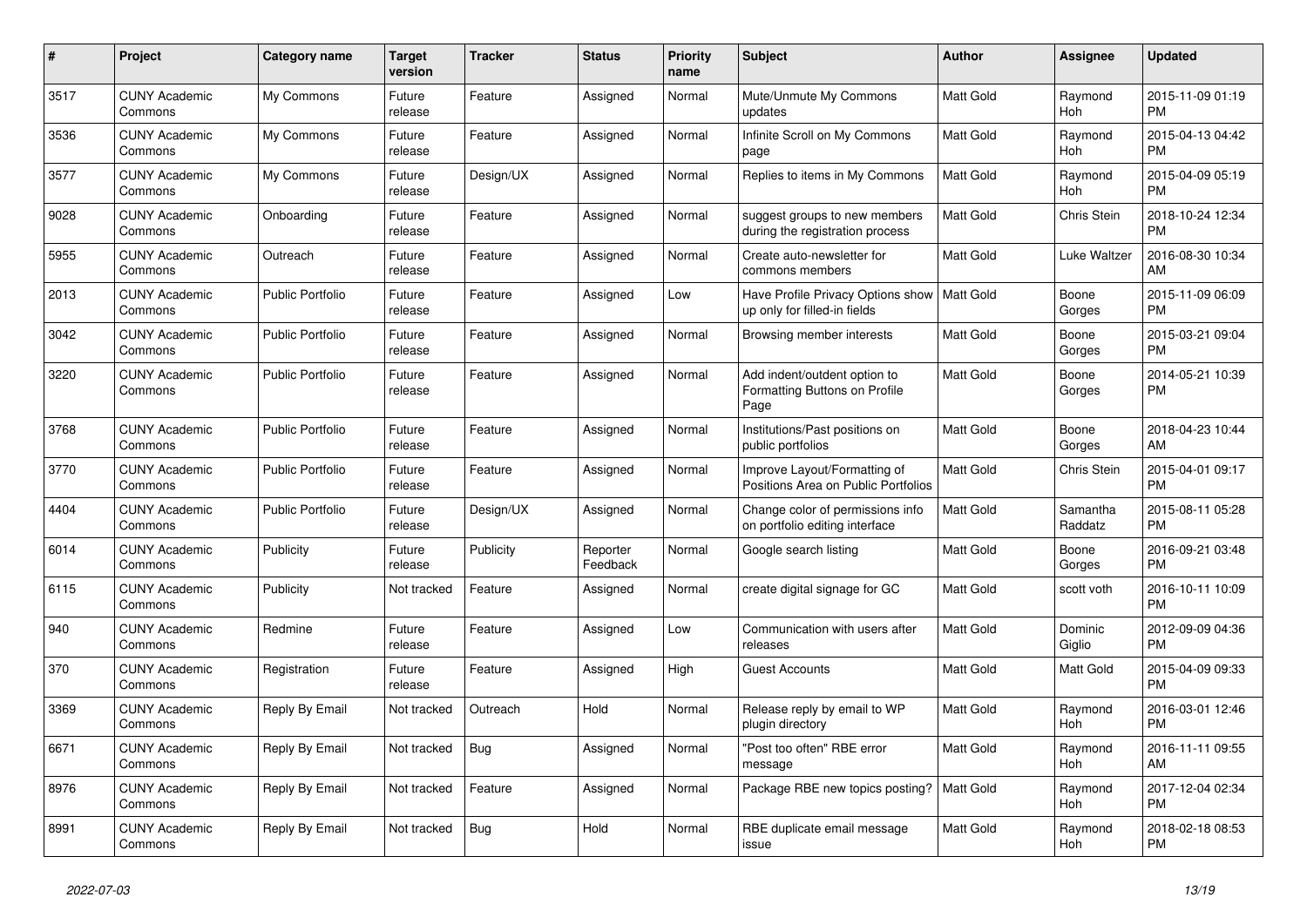| $\pmb{\#}$ | <b>Project</b>                  | Category name            | <b>Target</b><br>version | <b>Tracker</b> | <b>Status</b>        | <b>Priority</b><br>name | <b>Subject</b>                                                                            | <b>Author</b>    | Assignee            | <b>Updated</b>                |
|------------|---------------------------------|--------------------------|--------------------------|----------------|----------------------|-------------------------|-------------------------------------------------------------------------------------------|------------------|---------------------|-------------------------------|
| 3662       | <b>CUNY Academic</b><br>Commons | <b>SEO</b>               | Future<br>release        | Feature        | Assigned             | Normal                  | Duplicate Content/SEO/Google<br>issues                                                    | <b>Matt Gold</b> | Raymond<br>Hoh      | 2015-04-13 04:37<br><b>PM</b> |
| 8898       | <b>CUNY Academic</b><br>Commons | Social Paper             | Not tracked              | Feature        | Assigned             | Normal                  | Usage data on docs and social<br>paper                                                    | Matt Gold        | Matt Gold           | 2017-11-16 11:32<br>AM        |
| 6426       | <b>CUNY Academic</b><br>Commons | Spam/Spam<br>Prevention  | Future<br>release        | Feature        | Assigned             | Normal                  | Force captcha on all comments?                                                            | Matt Gold        | Tahir Butt          | 2016-10-24 02:06<br><b>PM</b> |
| 8666       | <b>CUNY Academic</b><br>Commons | Teaching                 | Not tracked              | Documentation  | Assigned             | Normal                  | Create Teaching on the Commons<br>Resource Page                                           | Matt Gold        | Laurie Hurson       | 2019-09-23 03:16<br><b>PM</b> |
| 3090       | <b>CUNY Academic</b><br>Commons | Twitter page             | Future<br>release        | Feature        | Assigned             | Normal                  | Prevent Retweets from showing<br>up on Commons twitter page                               | Matt Gold        | <b>Tahir Butt</b>   | 2016-10-24 11:31<br>AM        |
| 4661       | <b>CUNY Academic</b><br>Commons | User Experience          | Future<br>release        | Bug            | Assigned             | Normal                  | Simplify Events text                                                                      | Matt Gold        | Samantha<br>Raddatz | 2015-10-02 09:06<br><b>PM</b> |
| 5316       | <b>CUNY Academic</b><br>Commons | <b>User Experience</b>   | Future<br>release        | Feature        | Assigned             | Normal                  | Prompt user email address<br>updates                                                      | Matt Gold        | Stephen Real        | 2016-12-21 03:30<br><b>PM</b> |
| 6298       | <b>CUNY Academic</b><br>Commons | <b>User Experience</b>   | Not tracked              | Design/UX      | Assigned             | Normal                  | Examine data from survey                                                                  | <b>Matt Gold</b> | Margaret<br>Galvan  | 2016-10-14 12:16<br><b>PM</b> |
| 9941       | <b>CUNY Academic</b><br>Commons | Wiki                     | Not tracked              | Support        | Assigned             | Normal                  | Wiki functionality                                                                        | Matt Gold        | Boone<br>Gorges     | 2018-06-26 10:57<br>AM        |
| 287        | <b>CUNY Academic</b><br>Commons | WordPress (misc)         | Future<br>release        | Feature        | Assigned             | Normal                  | Create troubleshooting tool for<br>account sign-up                                        | <b>Matt Gold</b> | Boone<br>Gorges     | 2015-11-09 06:17<br><b>PM</b> |
| 365        | <b>CUNY Academic</b><br>Commons | WordPress (misc)         | Future<br>release        | Feature        | Assigned             | Normal                  | <b>Create Mouseover Tooltips</b><br>throughout Site                                       | Matt Gold        | Chris Stein         | 2015-11-09 06:18<br><b>PM</b> |
| 636        | <b>CUNY Academic</b><br>Commons | WordPress (misc)         | Not tracked              | Support        | Assigned             | Normal                  | Create Lynda.com-like Table of<br><b>Contents for Prospective Tutorial</b><br>Screencasts | Matt Gold        | scott voth          | 2016-02-23 03:12<br><b>PM</b> |
| 1105       | <b>CUNY Academic</b><br>Commons | WordPress (misc)         | Future<br>release        | Feature        | Assigned             | Normal                  | Rephrase Blog Privacy Options                                                             | Matt Gold        | Samantha<br>Raddatz | 2015-11-09 06:19<br><b>PM</b> |
| 3657       | <b>CUNY Academic</b><br>Commons | WordPress (misc)         | Not tracked              | Feature        | New                  | Normal                  | Create alert for GC email<br>addresses                                                    | Matt Gold        | Matt Gold           | 2016-04-14 11:29<br><b>PM</b> |
| 3759       | <b>CUNY Academic</b><br>Commons | WordPress (misc)         | Future<br>release        | Feature        | Assigned             | Normal                  | Review Interface for Adding Users<br>to Blogs                                             | Matt Gold        | Boone<br>Gorges     | 2015-03-24 05:52<br><b>PM</b> |
| 10040      | <b>CUNY Academic</b><br>Commons | WordPress (misc)         | Not tracked              | Bug            | Reporter<br>Feedback | Normal                  | User doesn't see full list of themes                                                      | Matt Gold        | Boone<br>Gorges     | 2018-07-25 10:12<br>AM        |
| 364        | <b>CUNY Academic</b><br>Commons | <b>WordPress Plugins</b> | Future<br>release        | Feature        | New                  | Normal                  | <b>Bulletin Board</b>                                                                     | Matt Gold        |                     | 2015-01-05 08:50<br><b>PM</b> |
| 497        | <b>CUNY Academic</b><br>Commons | <b>WordPress Plugins</b> | Future<br>release        | Feature        | Assigned             | Normal                  | Drag and Drop Ordering on<br>Gallery Post Plugin                                          | <b>Matt Gold</b> | Ron Rennick         | 2015-11-09 06:18<br><b>PM</b> |
| 658        | <b>CUNY Academic</b><br>Commons | <b>WordPress Plugins</b> | Future<br>release        | Feature        | Assigned             | Normal                  | Rebulid Sitewide Tag Suggestion                                                           | <b>Matt Gold</b> | Boone<br>Gorges     | 2015-01-05 08:47<br><b>PM</b> |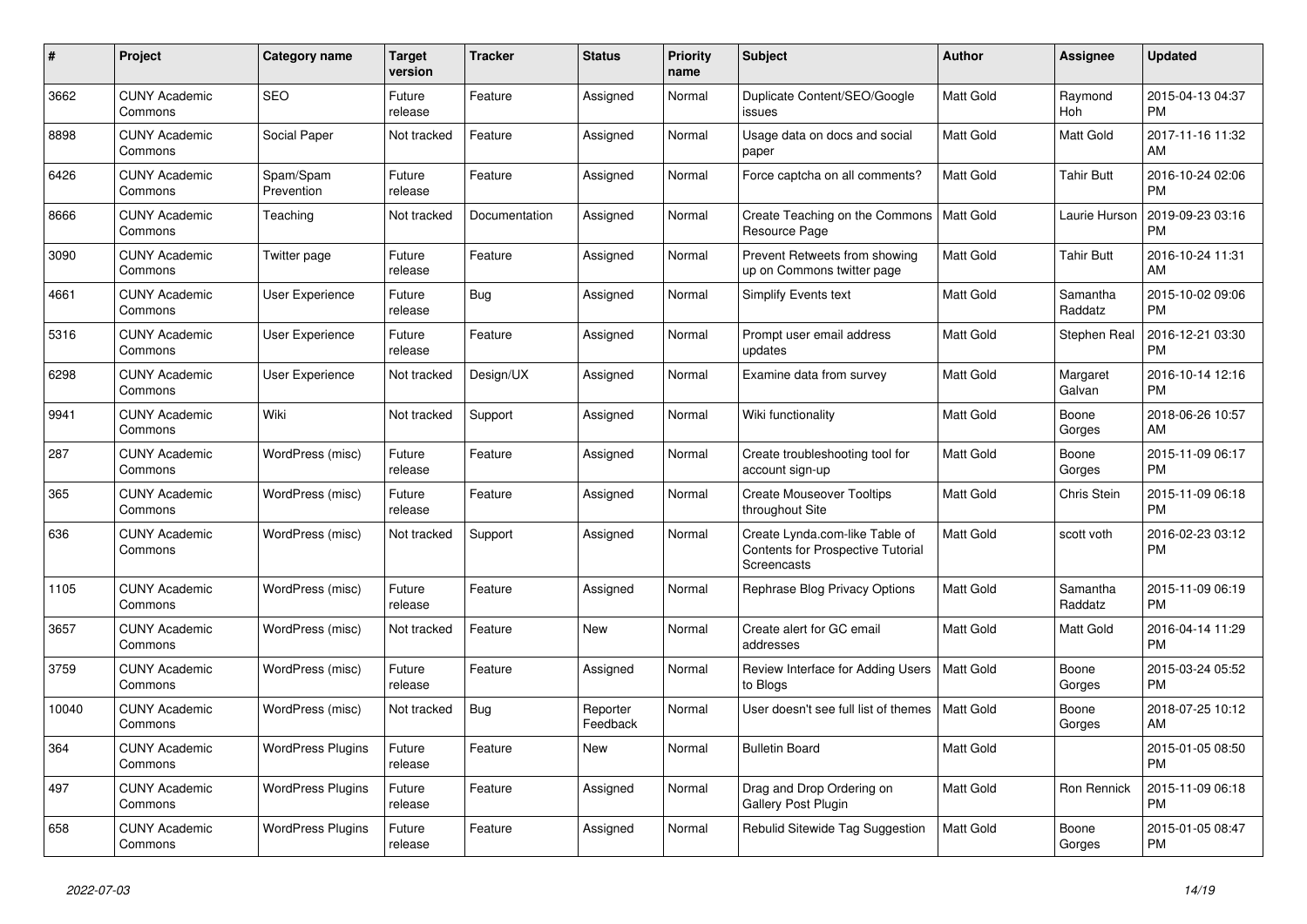| #    | Project                         | <b>Category name</b>     | <b>Target</b><br>version | <b>Tracker</b> | <b>Status</b>        | <b>Priority</b><br>name | <b>Subject</b>                                                                                                                               | Author                 | <b>Assignee</b>     | <b>Updated</b>                |
|------|---------------------------------|--------------------------|--------------------------|----------------|----------------------|-------------------------|----------------------------------------------------------------------------------------------------------------------------------------------|------------------------|---------------------|-------------------------------|
| 1562 | <b>CUNY Academic</b><br>Commons | <b>WordPress Plugins</b> | Future<br>release        | Feature        | Assigned             | Low                     | Play with NYT Collaborative<br><b>Authoring Tool</b>                                                                                         | <b>Matt Gold</b>       | Boone<br>Gorges     | 2015-01-05 08:47<br><b>PM</b> |
| 2223 | <b>CUNY Academic</b><br>Commons | <b>WordPress Plugins</b> | Future<br>release        | Feature        | Assigned             | Low                     | Add Participad to the CUNY<br><b>Academic Commons</b>                                                                                        | <b>Matt Gold</b>       | Boone<br>Gorges     | 2014-09-17 10:03<br><b>PM</b> |
| 9947 | <b>CUNY Academic</b><br>Commons | <b>WordPress Plugins</b> | Future<br>release        | Feature        | Reporter<br>Feedback | Normal                  | Install H5P quiz plugin                                                                                                                      | <b>Matt Gold</b>       | Boone<br>Gorges     | 2018-09-11 11:01<br>AM        |
| 412  | <b>CUNY Academic</b><br>Commons | <b>WordPress Themes</b>  | Future<br>release        | Feature        | Assigned             | Normal                  | <b>Featured Themes</b>                                                                                                                       | <b>Matt Gold</b>       | Dominic<br>Giglio   | 2015-01-05 08:44<br><b>PM</b> |
| 4986 | <b>CUNY Academic</b><br>Commons | ZenDesk                  | Not tracked              | Support        | Assigned             | Normal                  | Prepare documentation for<br>Zendesk re web widget                                                                                           | <b>Matt Gold</b>       | Samantha<br>Raddatz | 2016-02-25 03:09<br><b>PM</b> |
| 481  | <b>CUNY Academic</b><br>Commons | Groups (misc)            | Future<br>release        | Feature        | Assigned             | Normal                  | ability to archive inactive groups<br>and blogs                                                                                              | Michael Mandiberg      | Samantha<br>Raddatz | 2015-11-09 05:56<br><b>PM</b> |
| 9908 | <b>CUNY Academic</b><br>Commons |                          | Not tracked              | Feature        | New                  | Normal                  | Is it possible to send email<br>updates to users (or an email<br>address not on the list) for only a<br>single page AFTER being<br>prompted? | <b>Michael Shields</b> | scott voth          | 2018-06-11 01:34<br><b>PM</b> |
| 3458 | <b>CUNY Academic</b><br>Commons | Groups (misc)            | Future<br>release        | Feature        | Assigned             | Normal                  | Filter Members of Group by<br>Campus                                                                                                         | Michael Smith          | Samantha<br>Raddatz | 2014-09-26 08:32<br><b>PM</b> |
| 2167 | <b>CUNY Academic</b><br>Commons | WordPress (misc)         | Future<br>release        | Bug            | Assigned             | Normal                  | <b>CAC-Livestream Plugin Issues</b>                                                                                                          | Michael Smith          | Dominic<br>Giglio   | 2015-01-02 03:06<br><b>PM</b> |
| 2754 | <b>CUNY Academic</b><br>Commons | Design                   | Future<br>release        | Feature        | Assigned             | Normal                  | Determine strategy for CAC logo<br>handling in top header                                                                                    | Micki Kaufman          | Chris Stein         | 2015-01-05 08:53<br><b>PM</b> |
| 2753 | <b>CUNY Academic</b><br>Commons | Public Portfolio         | Future<br>release        | Feature        | New                  | Normal                  | Create actual actual tagification in<br>academic interests and other<br>fields                                                               | Micki Kaufman          | Boone<br>Gorges     | 2015-01-05 08:52<br><b>PM</b> |
| 3506 | <b>CUNY Academic</b><br>Commons | Publicity                | 1.7                      | Publicity      | <b>New</b>           | Normal                  | Prepare 1.7 email messaging                                                                                                                  | Micki Kaufman          | Micki<br>Kaufman    | 2014-10-01 12:36<br><b>PM</b> |
| 3509 | <b>CUNY Academic</b><br>Commons | Publicity                | 1.7                      | Publicity      | <b>New</b>           | Normal                  | Create 1.7 digital signage imagery                                                                                                           | Micki Kaufman          | Marilyn<br>Weber    | 2014-10-01 12:40<br><b>PM</b> |
| 3510 | <b>CUNY Academic</b><br>Commons | Publicity                | 1.7                      | Publicity      | Assigned             | Normal                  | Post on the News Blog re: 'My<br>Commons'                                                                                                    | Micki Kaufman          | Sarah<br>Morgano    | 2014-10-15 11:18<br>AM        |
| 3511 | <b>CUNY Academic</b><br>Commons | Publicity                | 1.7                      | Publicity      | Assigned             | Normal                  | Social media for 1.7                                                                                                                         | Micki Kaufman          | Sarah<br>Morgano    | 2014-10-14 03:32<br><b>PM</b> |
| 3475 | <b>CUNY Academic</b><br>Commons | Events                   | Future<br>release        | Feature        | Assigned             | Normal                  | Request to add plugin to<br>streamline room<br>booking/appointment booking                                                                   | Naomi Barrettara       | Boone<br>Gorges     | 2014-12-01 05:14<br><b>PM</b> |
| 9346 | <b>CUNY Academic</b><br>Commons | WordPress (misc)         | Not tracked              | <b>Bug</b>     | New                  | Normal                  | Clone cetls.bmcc.cuny.edu for<br>development                                                                                                 | Owen Roberts           | Raymond<br>Hoh      | 2018-03-06 05:35<br><b>PM</b> |
| 6665 | <b>CUNY Academic</b><br>Commons |                          | Not tracked              | Publicity      | New                  | Normal                  | Dead Link in 1.10 announcement<br>post                                                                                                       | Paige Dupont           | Stephen Real        | 2016-12-01 03:11<br>PM        |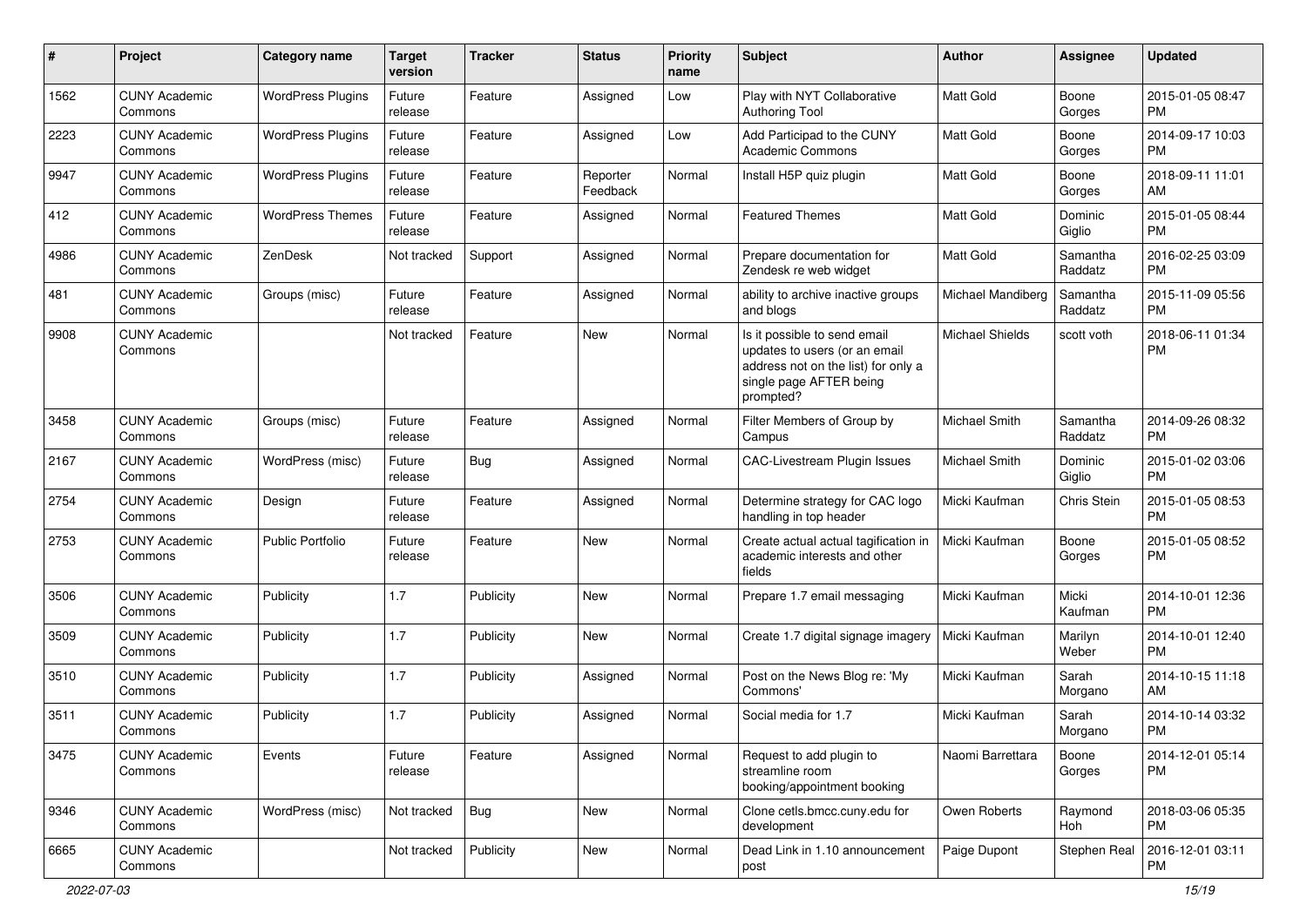| #     | Project                         | <b>Category name</b>     | <b>Target</b><br>version | <b>Tracker</b> | <b>Status</b>        | Priority<br>name | <b>Subject</b>                                                                                  | <b>Author</b>           | Assignee            | <b>Updated</b>                |
|-------|---------------------------------|--------------------------|--------------------------|----------------|----------------------|------------------|-------------------------------------------------------------------------------------------------|-------------------------|---------------------|-------------------------------|
| 11449 | <b>CUNY Academic</b><br>Commons | WordPress - Media        | Not tracked              | Support        | Reporter<br>Feedback | Normal           | Cloning Media Library for JITP<br>from Staging to Production Site                               | Patrick DeDauw          | Boone<br>Gorges     | 2019-05-13 12:00<br><b>PM</b> |
| 14483 | <b>CUNY Academic</b><br>Commons | WordPress - Media        | Not tracked              | Bug            | Reporter<br>Feedback | Normal           | Wordpress PDF Embed Stopped<br>Working after JITP Media Clone                                   | Patrick DeDauw          | Boone<br>Gorges     | 2021-05-20 01:51<br><b>PM</b> |
| 8675  | <b>CUNY Academic</b><br>Commons | User Onboarding          | Future<br>release        | Bug            | Reporter<br>Feedback | Low              | Add new User search screen calls<br>for the input of email address but<br>doesn't work with one | Paul Hebert             | Boone<br>Gorges     | 2017-10-11 11:17<br>AM        |
| 14792 | <b>CUNY Academic</b><br>Commons |                          |                          | <b>Bug</b>     | <b>New</b>           | Normal           | Inconsistent email notifications<br>from gravity forms                                          | Raffi<br>Khatchadourian |                     | 2021-10-04 01:50<br><b>PM</b> |
| 16290 | <b>CUNY Academic</b><br>Commons |                          |                          | Feature        | Reporter<br>Feedback | Normal           | Add Table Of Contents Block<br>plug-in                                                          | Raffi<br>Khatchadourian |                     | 2022-06-24 10:26<br>AM        |
| 16294 | <b>CUNY Academic</b><br>Commons |                          |                          | Bug            | New                  | Urgent           | CAC is down                                                                                     | Raffi<br>Khatchadourian |                     | 2022-06-27 02:00<br><b>PM</b> |
| 9420  | <b>CUNY Academic</b><br>Commons | cuny.is                  | Not tracked              | Feature        | <b>New</b>           | Normal           | Request for http://cuny.is/streams                                                              | Raffi<br>Khatchadourian | Marilyn<br>Weber    | 2018-04-02 10:08<br>AM        |
| 11077 | <b>CUNY Academic</b><br>Commons | Events                   | Not tracked              | Feature        | Reporter<br>Feedback | Normal           | Show event category description<br>in event list view                                           | Raffi<br>Khatchadourian |                     | 2019-02-12 10:38<br><b>PM</b> |
| 15242 | <b>CUNY Academic</b><br>Commons | Performance              | Not tracked              | Bug            | Reporter<br>Feedback | Normal           | Slugist site                                                                                    | Raffi<br>Khatchadourian | Boone<br>Gorges     | 2022-02-07 11:14<br>AM        |
| 5182  | <b>CUNY Academic</b><br>Commons | Social Paper             | Future<br>release        | Design/UX      | <b>New</b>           | Normal           | "Publishing" a private paper on<br>social paper?                                                | Raffi<br>Khatchadourian | Boone<br>Gorges     | 2016-10-13 04:12<br><b>PM</b> |
| 5183  | <b>CUNY Academic</b><br>Commons | Social Paper             | Future<br>release        | Design/UX      | New                  | Normal           | Creating a new paper when<br>viewing an existing paper                                          | Raffi<br>Khatchadourian | Samantha<br>Raddatz | 2016-02-02 12:09<br><b>PM</b> |
| 8498  | <b>CUNY Academic</b><br>Commons | <b>WordPress Plugins</b> | Future<br>release        | Feature        | <b>New</b>           | Low              | <b>Gravity Forms Email Users</b>                                                                | Raffi<br>Khatchadourian | Matt Gold           | 2017-10-13 12:58<br><b>PM</b> |
| 15516 | <b>CUNY Academic</b><br>Commons | <b>WordPress Plugins</b> |                          | Bug            | Reporter<br>Feedback | Normal           | Can't publish or save draft of post<br>on wordpress.com                                         | Raffi<br>Khatchadourian | Raymond<br>Hoh      | 2022-03-02 05:52<br><b>PM</b> |
| 16314 | <b>CUNY Academic</b><br>Commons | <b>WordPress Plugins</b> |                          | Feature        | New                  | Normal           | Install Multicollab plug-in?                                                                    | Raffi<br>Khatchadourian |                     | 2022-06-29 03:44<br><b>PM</b> |
| 11243 | <b>CUNY Academic</b><br>Commons | BuddyPress (misc)        | Future<br>release        | Bug            | <b>New</b>           | Normal           | Audit bp-custom.php                                                                             | Raymond Hoh             | Raymond<br>Hoh      | 2022-04-26 11:59<br>AM        |
| 14496 | <b>CUNY Academic</b><br>Commons | Domain Mapping           | Future<br>release        | Bug            | <b>New</b>           | Normal           | Mapped domain SSO uses<br>third-party cookies                                                   | Raymond Hoh             | Raymond<br>Hoh      | 2021-05-24 04:03<br><b>PM</b> |
| 14908 | <b>CUNY Academic</b><br>Commons | Performance              |                          | Bug            | <b>New</b>           | Normal           | Stale object cache on cdev                                                                      | Raymond Hoh             | Boone<br>Gorges     | 2021-12-07 09:45<br>AM        |
| 16177 | <b>CUNY Academic</b><br>Commons | Reply By Email           |                          | Bug            | New                  | Normal           | Switch to Inbound mode for RBE                                                                  | Raymond Hoh             | Raymond<br>Hoh      | 2022-05-30 04:32<br><b>PM</b> |
| 16255 | <b>CUNY Academic</b><br>Commons | WordPress (misc)         |                          | Bug            | <b>New</b>           | Normal           | Need to define 'MULTISITE'<br>constant in wp-config.php                                         | Raymond Hoh             |                     | 2022-06-19 09:31<br>AM        |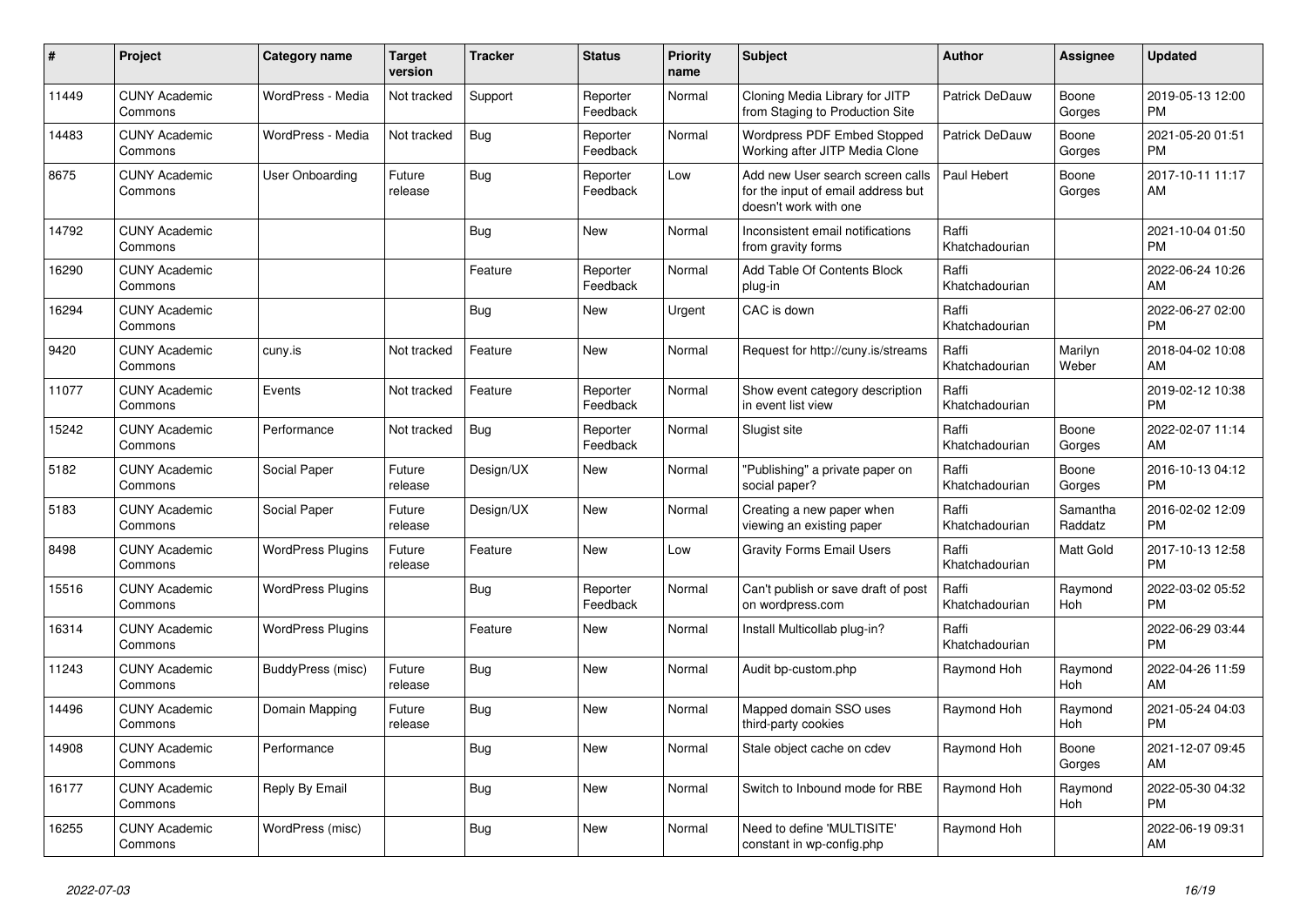| #     | Project                         | Category name            | <b>Target</b><br>version | <b>Tracker</b> | <b>Status</b>        | <b>Priority</b><br>name | <b>Subject</b>                                                                       | <b>Author</b>    | Assignee            | <b>Updated</b>                |
|-------|---------------------------------|--------------------------|--------------------------|----------------|----------------------|-------------------------|--------------------------------------------------------------------------------------|------------------|---------------------|-------------------------------|
| 3691  | <b>CUNY Academic</b><br>Commons | <b>WordPress Plugins</b> | Future<br>release        | <b>Bug</b>     | New                  | Normal                  | <b>WPMU Domain Mapping</b><br>Debugging on cdev                                      | Raymond Hoh      | Matt Gold           | 2014-12-12 09:04<br>AM        |
| 3939  | <b>CUNY Academic</b><br>Commons | <b>WordPress Plugins</b> | Future<br>release        | Bug            | Hold                 | Normal                  | Activity stream support for<br>Co-Authors Plus plugin                                | Raymond Hoh      | Raymond<br>Hoh      | 2015-11-09 06:13<br><b>PM</b> |
| 16319 | <b>CUNY Academic</b><br>Commons | <b>WordPress Plugins</b> | 2.0.3                    | Bug            | New                  | Normal                  | Request for Events Calendar Pro<br>5.14.2 update                                     | Raymond Hoh      | Raymond<br>Hoh      | 2022-07-01 04:16<br><b>PM</b> |
| 14983 | <b>CUNY Academic</b><br>Commons | WordPress (misc)         | Not tracked              | Support        | Reporter<br>Feedback | Normal                  | "Read More" tag not working                                                          | Rebecca Krisel   | Raymond<br>Hoh      | 2021-11-23 01:17<br><b>PM</b> |
| 58    | <b>CUNY Academic</b><br>Commons | BuddyPress (misc)        | Future<br>release        | Feature        | Assigned             | Low                     | Make member search sortable by<br>last name                                          | Roberta Brody    | Boone<br>Gorges     | 2010-08-26 02:38<br><b>PM</b> |
| 5298  | <b>CUNY Academic</b><br>Commons |                          | Not tracked              | Publicity      | New                  | Normal                  | Survey Pop-Up Text                                                                   | Samantha Raddatz | Samantha<br>Raddatz | 2016-03-22 12:27<br><b>PM</b> |
| 4226  | <b>CUNY Academic</b><br>Commons | <b>BuddyPress Docs</b>   | Future<br>release        | Design/UX      | <b>New</b>           | Normal                  | Add option to connect a Doc with<br>a Group                                          | Samantha Raddatz | Samantha<br>Raddatz | 2015-09-09 04:08<br><b>PM</b> |
| 4225  | <b>CUNY Academic</b><br>Commons | <b>DiRT</b> Integration  | Future<br>release        | Design/UX      | <b>New</b>           | Normal                  | Add information to DIRT page (in<br>Create a Group)                                  | Samantha Raddatz | Matt Gold           | 2015-06-26 03:14<br><b>PM</b> |
| 4592  | <b>CUNY Academic</b><br>Commons | Events                   | Future<br>release        | Design/UX      | New                  | Normal                  | Event Creation - Venue Dropdown<br>Slow                                              | Samantha Raddatz | Boone<br>Gorges     | 2015-09-14 04:56<br><b>PM</b> |
| 4221  | <b>CUNY Academic</b><br>Commons | Group Forums             | Future<br>release        | Design/UX      | Assigned             | Normal                  | Add 'Number of Posts' display<br>option to Forum page                                | Samantha Raddatz | Samantha<br>Raddatz | 2015-06-26 02:21<br><b>PM</b> |
| 4253  | <b>CUNY Academic</b><br>Commons | <b>Public Portfolio</b>  | Future<br>release        | Design/UX      | <b>New</b>           | Normal                  | Encourage users to add portfolio<br>content                                          | Samantha Raddatz | Samantha<br>Raddatz | 2015-07-07 11:32<br>AM        |
| 4622  | <b>CUNY Academic</b><br>Commons | <b>Public Portfolio</b>  | Future<br>release        | Design/UX      | New                  | Normal                  | <b>Profile Visibility Settings</b>                                                   | Samantha Raddatz | Samantha<br>Raddatz | 2015-09-21 12:18<br><b>PM</b> |
| 4222  | <b>CUNY Academic</b><br>Commons | <b>User Experience</b>   | Future<br>release        | Design/UX      | New                  | Normal                  | Add information to 'Delete<br>Account' page                                          | Samantha Raddatz | scott voth          | 2015-06-26 11:35<br>AM        |
| 585   | <b>CUNY Academic</b><br>Commons | Group Forums             | Future<br>release        | Feature        | Assigned             | Normal                  | Merge Forum Topics                                                                   | Sarah Morgano    | Boone<br>Gorges     | 2011-07-06 04:11<br><b>PM</b> |
| 1888  | <b>CUNY Academic</b><br>Commons | Home Page                | Future<br>release        | Feature        | Assigned             | Normal                  | Refactor BP MPO Activity Filter to<br>support proper pagination                      | Sarah Morgano    | Boone<br>Gorges     | 2014-05-01 07:11<br><b>PM</b> |
| 5826  | <b>CUNY Academic</b><br>Commons | <b>WordPress Plugins</b> | Future<br>release        | Support        | Reporter<br>Feedback | Normal                  | <b>Remove Subscription Options</b><br>plugin from directory                          | Sarah Morgano    | Sarah<br>Morgano    | 2016-10-21 04:14<br><b>PM</b> |
| 11393 | <b>CUNY Academic</b><br>Commons |                          | Not tracked              | Publicity      | <b>New</b>           | Normal                  | After 1.15 release, ceate a hero<br>slide and post about adding a site<br>to a group | scott voth       | Patrick<br>Sweeney  | 2019-05-14 10:32<br>AM        |
| 14394 | <b>CUNY Academic</b><br>Commons |                          | Not tracked              | Feature        | New                  | Normal                  | Commons News Site - redesign                                                         | scott voth       | scott voth          | 2021-09-14 10:46<br>AM        |
| 10839 | <b>CUNY Academic</b><br>Commons | About page               | Not tracked              | Support        | <b>New</b>           | Normal                  | <b>Mission Statement Needs</b><br>Revision                                           | scott voth       | Matt Gold           | 2018-12-26 10:58<br>AM        |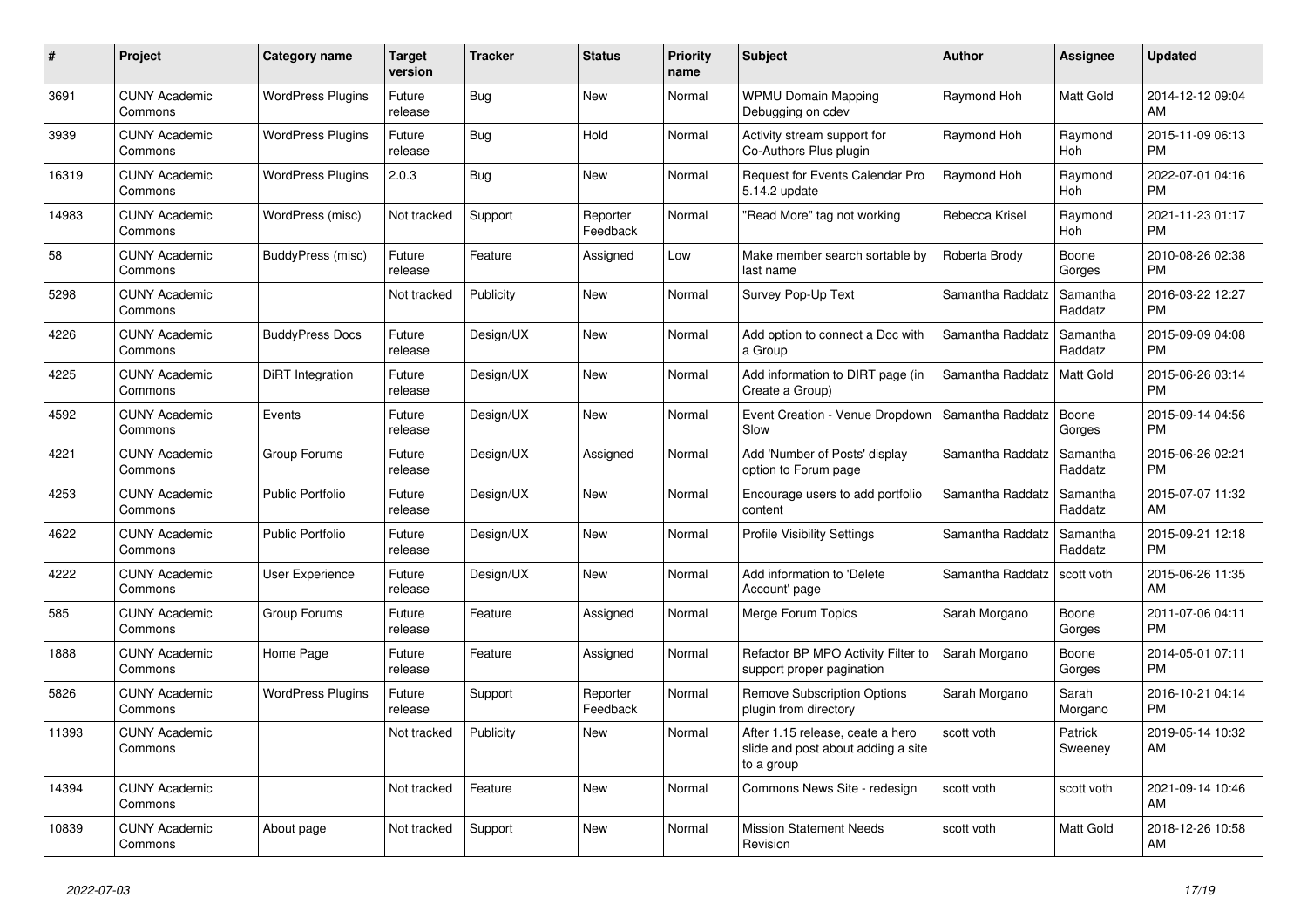| #     | Project                         | <b>Category name</b>     | <b>Target</b><br>version | <b>Tracker</b> | <b>Status</b>        | <b>Priority</b><br>name | <b>Subject</b>                                                                      | <b>Author</b> | <b>Assignee</b>    | <b>Updated</b>                |
|-------|---------------------------------|--------------------------|--------------------------|----------------|----------------------|-------------------------|-------------------------------------------------------------------------------------|---------------|--------------------|-------------------------------|
| 519   | <b>CUNY Academic</b><br>Commons | <b>BuddyPress Docs</b>   | Future<br>release        | Feature        | Assigned             | Low                     | TOC for individual docs - for new<br>BP "wiki-like" plugin                          | scott voth    | Boone<br>Gorges    | 2015-11-09 05:54<br><b>PM</b> |
| 14994 | <b>CUNY Academic</b><br>Commons | cdev.gc.cuny.edu         | Not tracked              | Support        | In Progress          | Normal                  | Clear Cache on CDEV                                                                 | scott voth    | Raymond<br>Hoh     | 2021-12-07 03:51<br><b>PM</b> |
| 10226 | <b>CUNY Academic</b><br>Commons | Courses                  | Future<br>release        | Feature        | New                  | Normal                  | Add "My Courses" to drop down<br>list                                               | scott voth    | Boone<br>Gorges    | 2021-11-19 12:42<br><b>PM</b> |
| 10982 | <b>CUNY Academic</b><br>Commons | Domain Mapping           | Not tracked              | Support        | Reporter<br>Feedback | Normal                  | <b>CNAME</b> question                                                               | scott voth    |                    | 2019-01-22 04:29<br><b>PM</b> |
| 11493 | <b>CUNY Academic</b><br>Commons | Domain Mapping           | Not tracked              | Support        | Reporter<br>Feedback | Normal                  | Domain Mapping Request - Talia<br>Schaffer                                          | scott voth    | Matt Gold          | 2019-08-06 08:39<br>AM        |
| 4438  | <b>CUNY Academic</b><br>Commons | Events                   | Future<br>release        | Bug            | Assigned             | Normal                  | Events Calendar - Export<br><b>Recurring Events</b>                                 | scott voth    | Daniel Jones       | 2016-05-23 04:25<br><b>PM</b> |
| 11531 | <b>CUNY Academic</b><br>Commons | Events                   | Future<br>release        | Feature        | <b>New</b>           | Normal                  | Main Events calendar should<br>include non-public events that<br>user has access to | scott voth    | Boone<br>Gorges    | 2019-06-11 10:00<br>AM        |
| 12392 | <b>CUNY Academic</b><br>Commons | Help/Codex               | Not tracked              | Documentation  | <b>New</b>           | Normal                  | Updates to Common Commons<br>Questions on Help Page                                 | scott voth    | Margaret<br>Galvan | 2020-02-11 10:53<br>AM        |
| 4535  | <b>CUNY Academic</b><br>Commons | My Commons               | Future<br>release        | Bug            | <b>New</b>           | Low                     | My Commons filter issue                                                             | scott voth    | Raymond<br>Hoh     | 2015-09-01 11:17<br>AM        |
| 5827  | <b>CUNY Academic</b><br>Commons | Public Portfolio         | Future<br>release        | Bug            | Assigned             | Normal                  | Academic Interests square bracket   scott voth<br>links not working                 |               | Chris Stein        | 2016-08-11 11:59<br><b>PM</b> |
| 10354 | <b>CUNY Academic</b><br>Commons | Public Portfolio         | Future<br>release        | Feature        | New                  | Normal                  | Opt out of Having a Profile Page                                                    | scott voth    | Chris Stein        | 2020-05-12 10:43<br>AM        |
| 11496 | <b>CUNY Academic</b><br>Commons | <b>Public Portfolio</b>  | 1.15.2                   | Support        | New                  | Normal                  | Replace Twitter Icon on Member<br>Portfolio page                                    | scott voth    | Boone<br>Gorges    | 2019-06-06 01:03<br><b>PM</b> |
| 12247 | <b>CUNY Academic</b><br>Commons | Publicity                | Not tracked              | Support        | <b>New</b>           | Normal                  | <b>Screenshot of First Commons</b><br>Homepage                                      | scott voth    | scott voth         | 2020-01-14 12:08<br><b>PM</b> |
| 11860 | <b>CUNY Academic</b><br>Commons | Registration             | Future<br>release        | Feature        | New                  | Normal                  | <b>Ensure Students Are Aware They</b><br>Can Use Aliases At Registration            | scott voth    |                    | 2019-09-24 08:46<br>AM        |
| 11386 | <b>CUNY Academic</b><br>Commons | WordPress - Media        | Not tracked              | Support        | Reporter<br>Feedback | Normal                  | disappearing images                                                                 | scott voth    | Boone<br>Gorges    | 2019-05-14 10:32<br>AM        |
| 14113 | <b>CUNY Academic</b><br>Commons | WordPress (misc)         | Future<br>release        | Bug            | Hold                 | Normal                  | Block Editor Not Working on this<br>page - Json error                               | scott voth    | Boone<br>Gorges    | 2021-03-05 11:01<br>AM        |
| 15767 | <b>CUNY Academic</b><br>Commons | WordPress (misc)         |                          | Support        | <b>New</b>           | Normal                  | Site loading slowly                                                                 | scott voth    | Boone<br>Gorges    | 2022-04-04 08:56<br><b>PM</b> |
| 16245 | <b>CUNY Academic</b><br>Commons | WordPress (misc)         |                          | Bug            | Reporter<br>Feedback | Normal                  | Save Button missing on<br>WordPress Profile page                                    | scott voth    | Raymond<br>Hoh     | 2022-06-16 03:09<br><b>PM</b> |
| 9515  | <b>CUNY Academic</b><br>Commons | <b>WordPress Plugins</b> | Not tracked              | <b>Bug</b>     | Reporter<br>Feedback | Normal                  | Text to Speech plugin - "More<br>Slowly" checkbox not working                       | scott voth    | Boone<br>Gorges    | 2018-06-13 02:26<br><b>PM</b> |